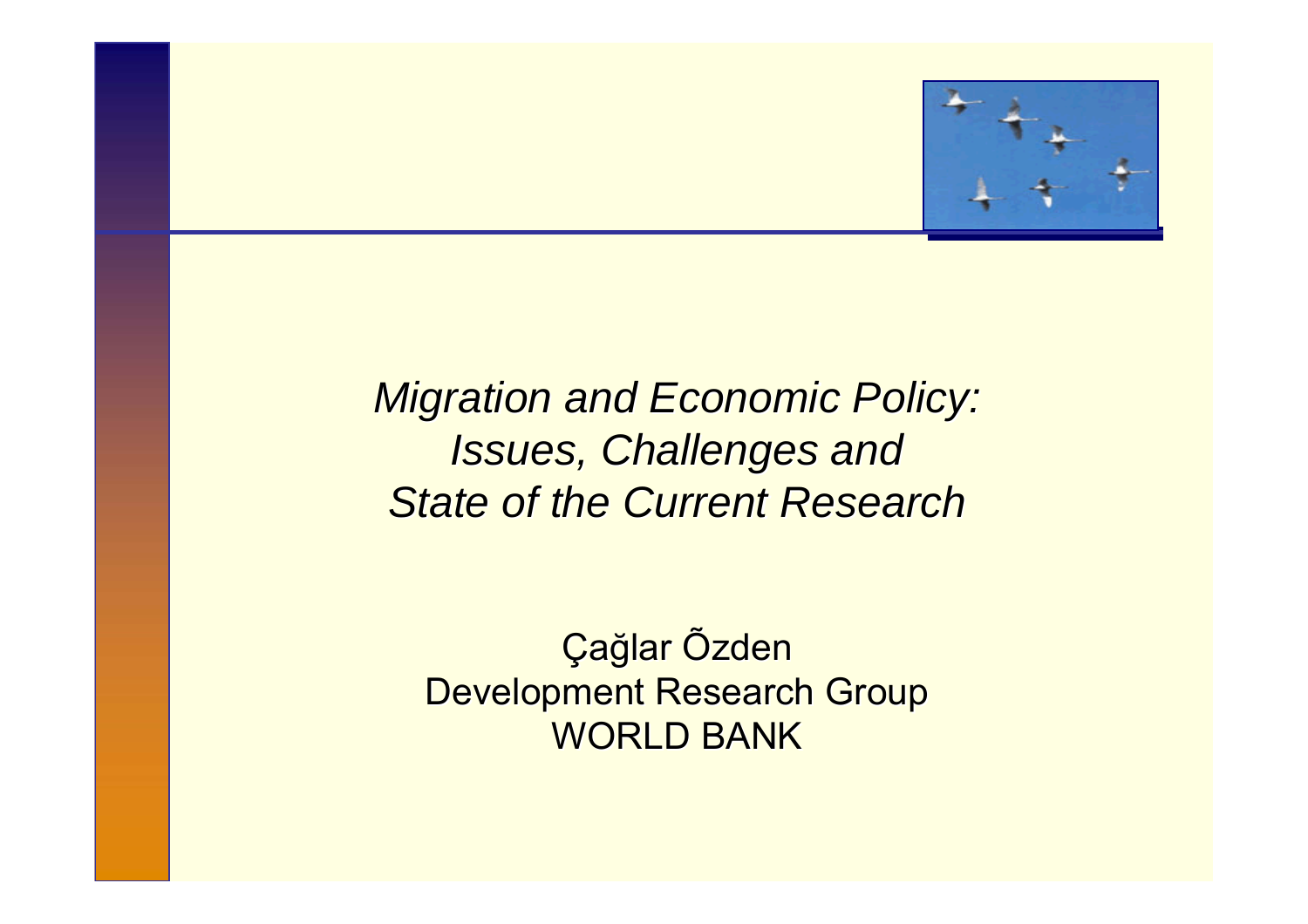#### **MIGRATION RESEARCH PROGRAM**



# **World BankResearch Program on International Migration**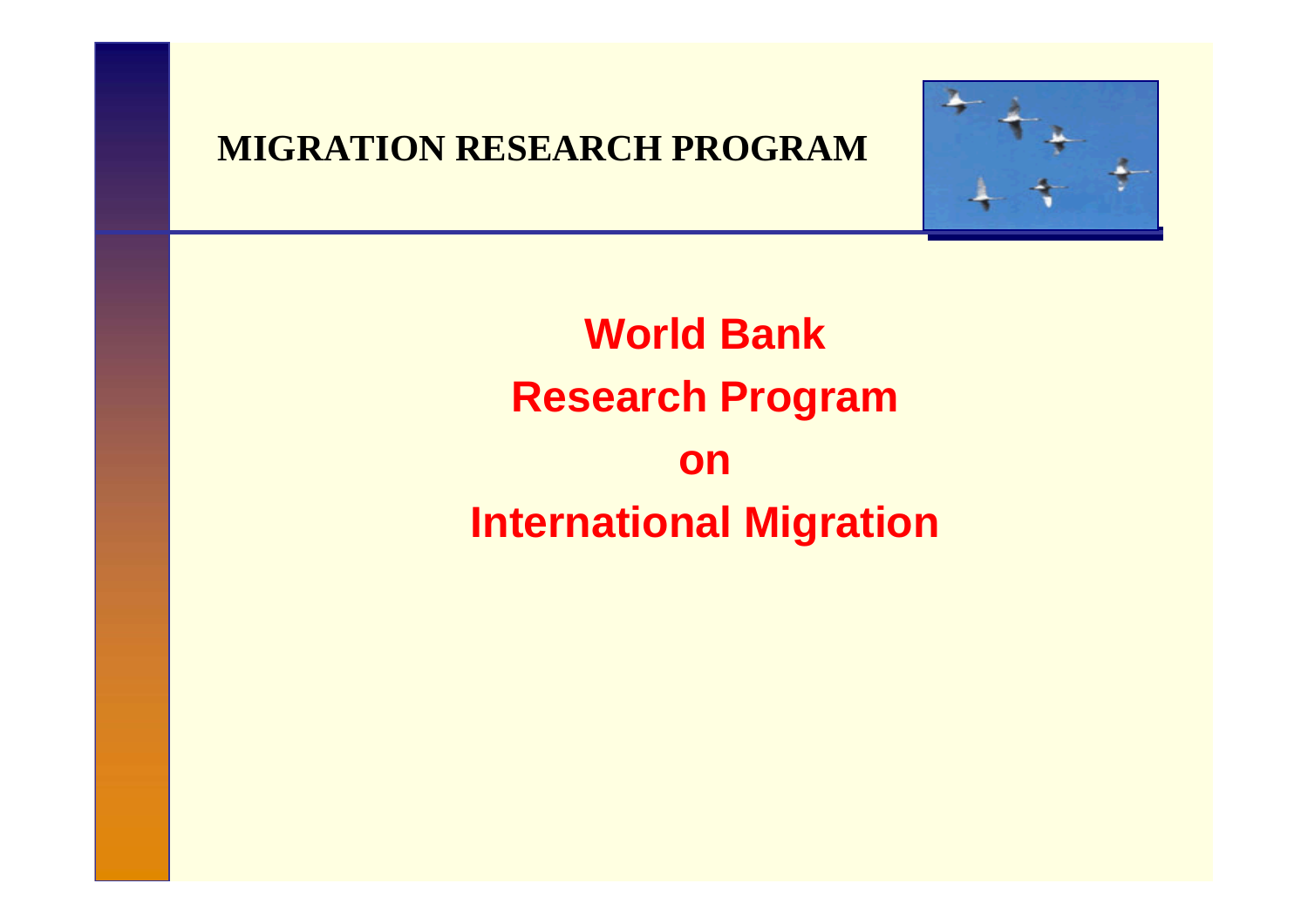#### **MIGRATION RESEARCH PROGRAM**





**Fall 2005 Spring 2007 Winter 2007**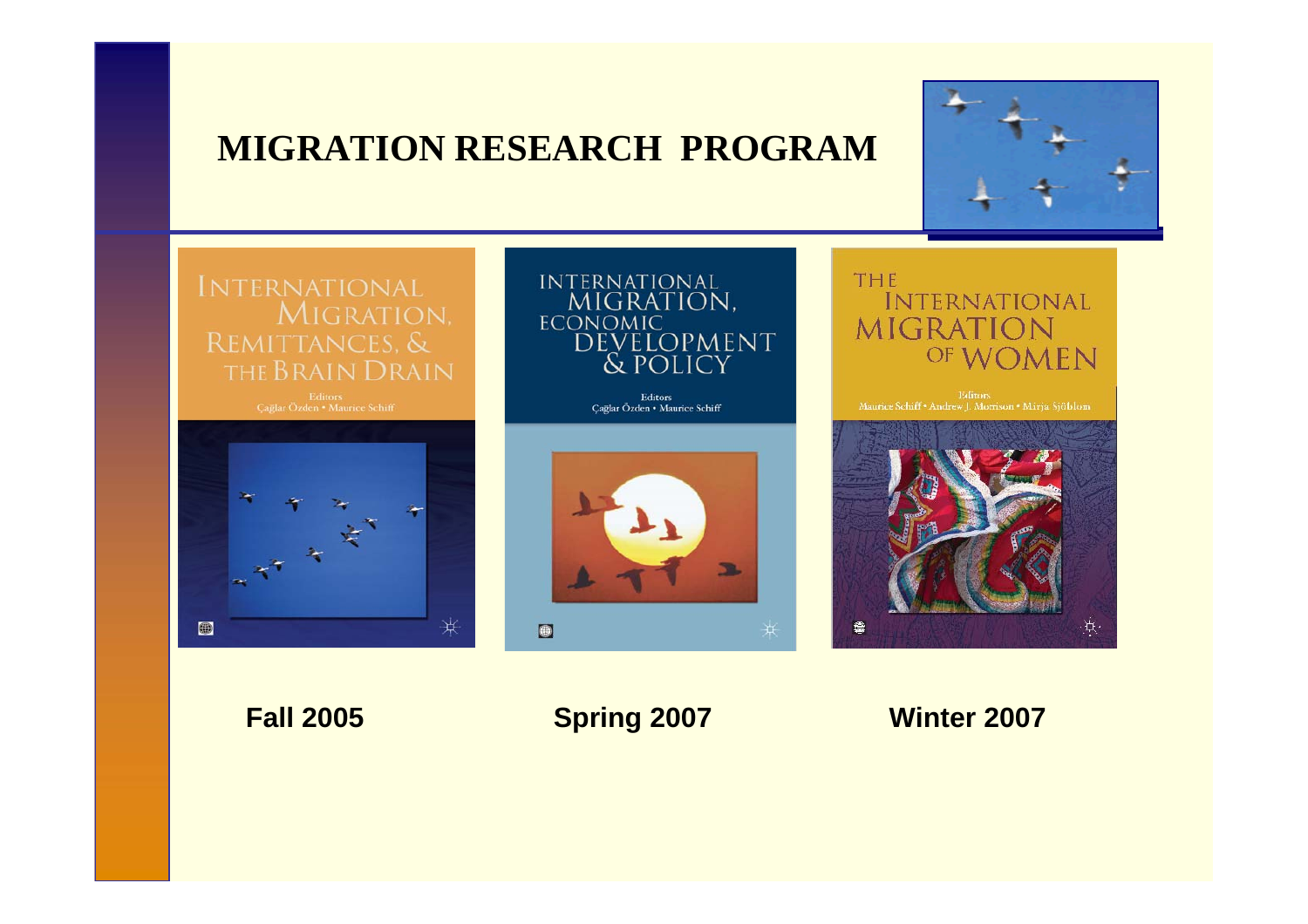## **MIGRATION RESEARCH PROGRAMOUTPUTS**



#### **Academic Papers**

- $\blacksquare$  **Over 60 working papers of which many have been published in leading academic journals. All working papers are available at:**
- $\blacksquare$ **http://www.econ.worldbank.org/programs/migration**

#### **Survey Instruments - designed for specific purposes**

- $\mathbf{r}$  **Pacific Islands - New Zealand Corridor survey for the special lottery program of New Zealand**
- **Tale Ghana Migration survey as a special module to Ghana 2006/7 LSMS**
- $\blacksquare$  **Brazil - Japan Corridor Survey that tests different survey methodologies to analyze the migration patterns of ethnic Japanese from Brazil**
- ш **Kerala/India-Persian Gulf survey in collaboration for Center for Development Studies as repeat survey of 1997 and 2003 survey**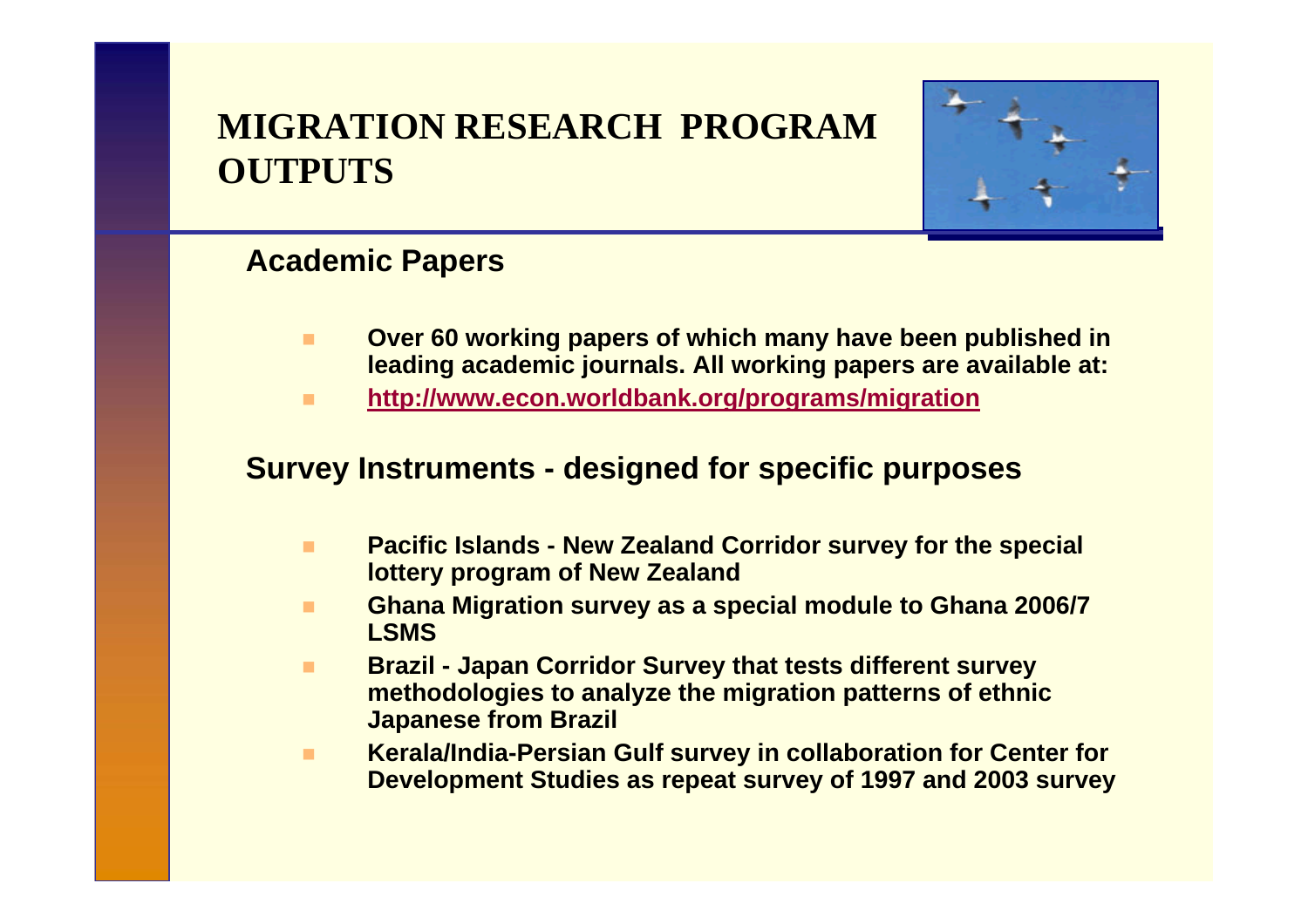## **MIGRATION RESEARCH PROGRAMOUTPUTS**



#### **Data Sets**

- $\blacksquare$  **Brain Drain Dataset - Bilateral migration data for 1990-2000 for three educational levels from all countries to each OECD country**
- $\blacksquare$  **Global database on bilateral migration stocks 2000/01 between 190+ countries**
- $\mathbf{r}$  **Medical Brain Drain - Annual bilateral migration data of physicians from 190+ countries to each OECD country over the last 15 years**
- m. **All data generated by surveys listed above**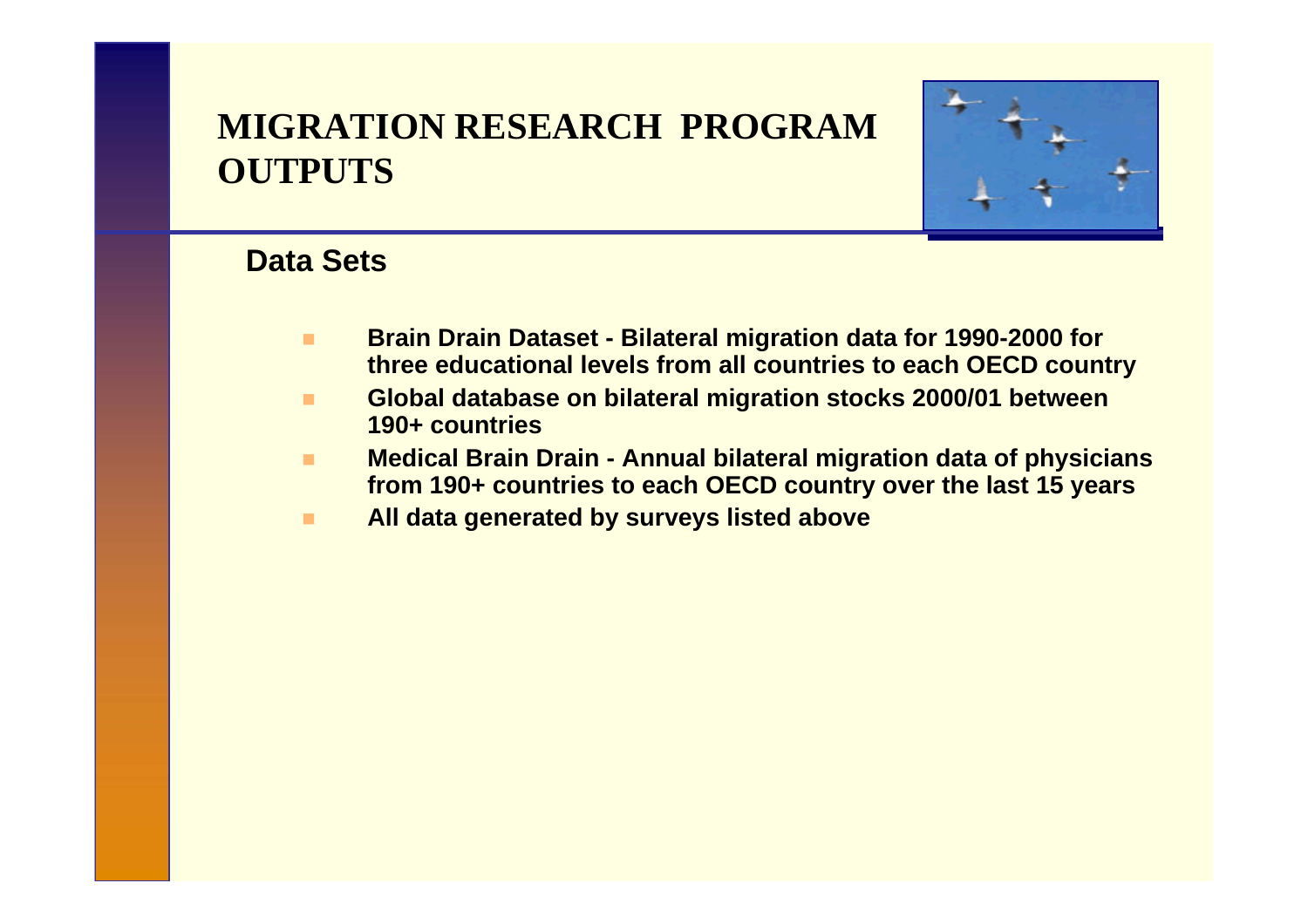## **MIGRATION RESEARCH PROGRAMOUTPUTS**



#### **Outreach**

- $\blacksquare$  **The datasets generated have become the main data sources used in the academic literature and the policy analysis on migration.**
- $\blacksquare$  **Published and working papers have been cited over 400 times in other academic publications during the last two years according to the http://scholar.google.com/**
- п **Over 92,000 unique visitors, 600,000 page views and 48,000 file downloads**

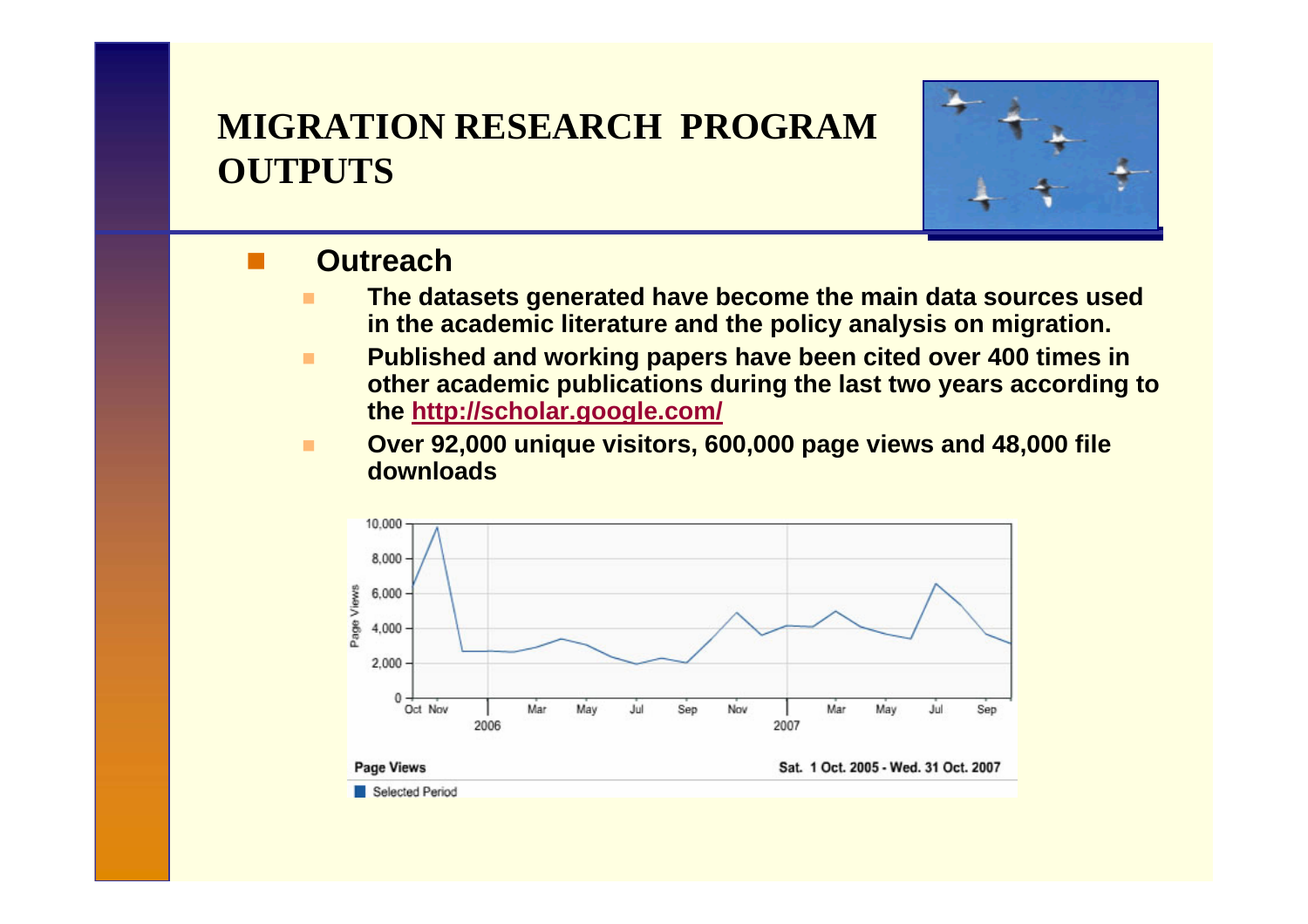#### **MIGRATION RESEARCH PROGRAM**



## **What did we learn??**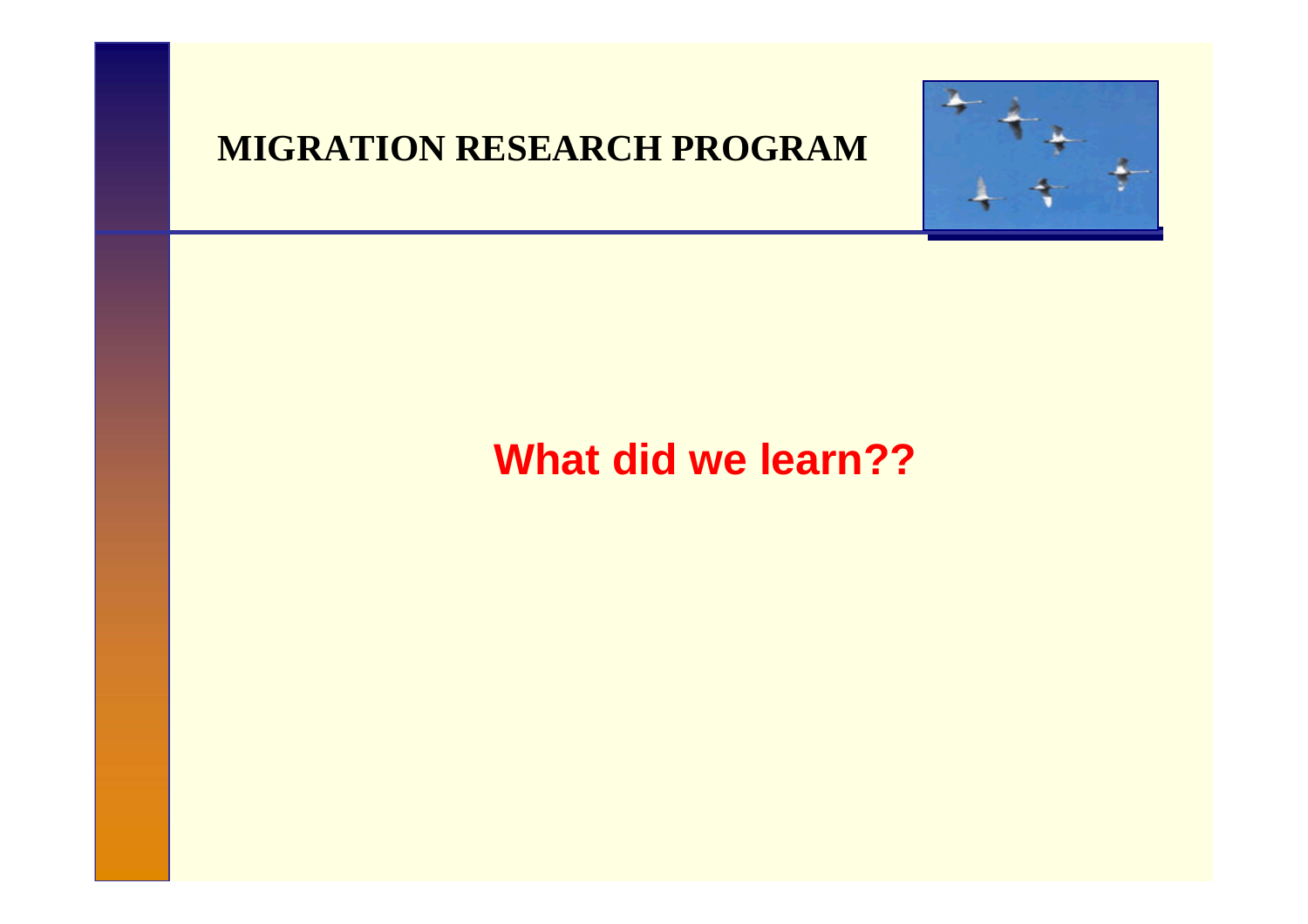

## **Principle 1:**

Migrants are **not randomly selected** from the underlying population, neither in the source nor in the destination!!!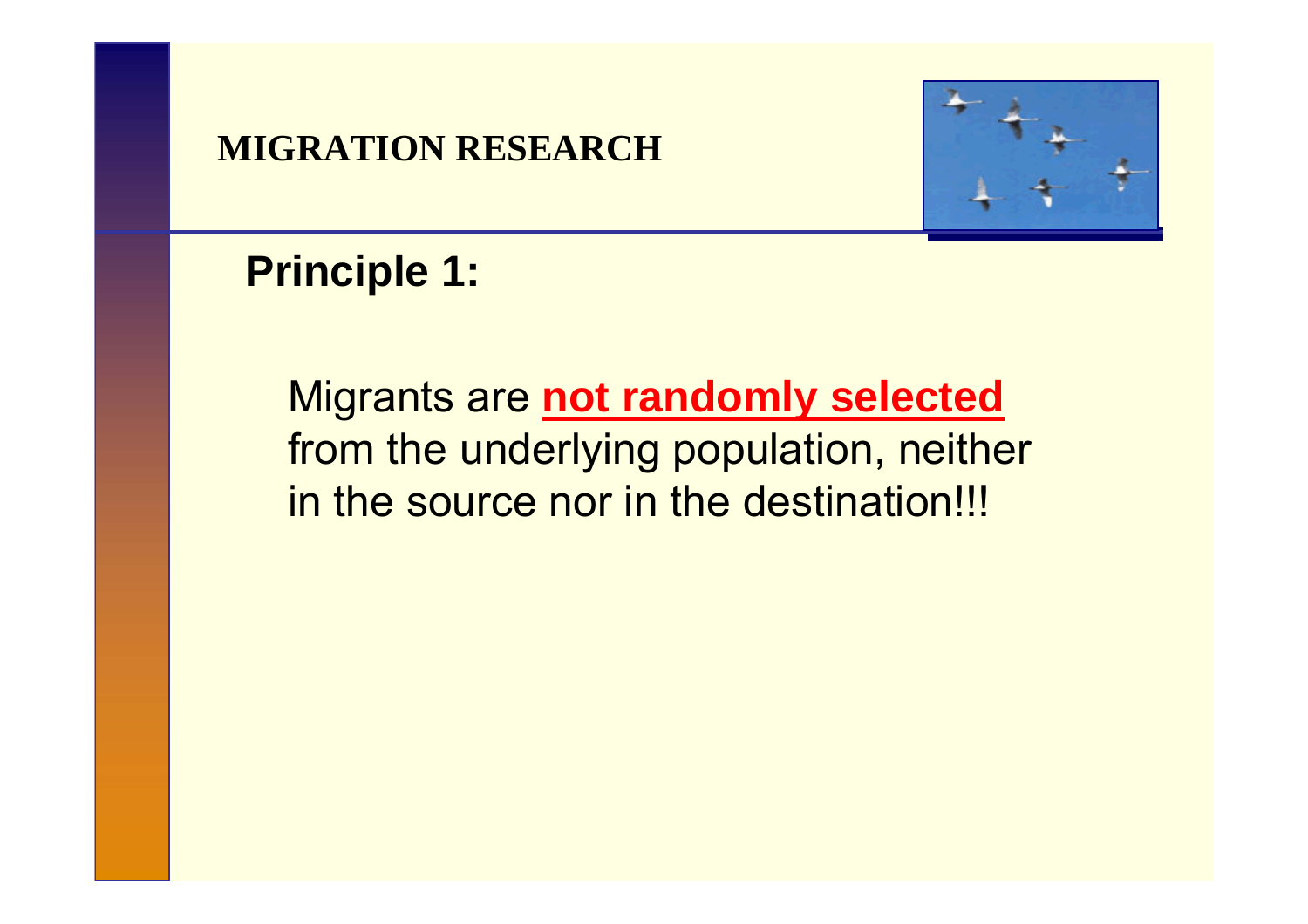

## **Example 1:**

*The two occupations with the largest foreignborn presence in the US are engineering professors and agricultural workers…* **Ozden et.al. (2008)**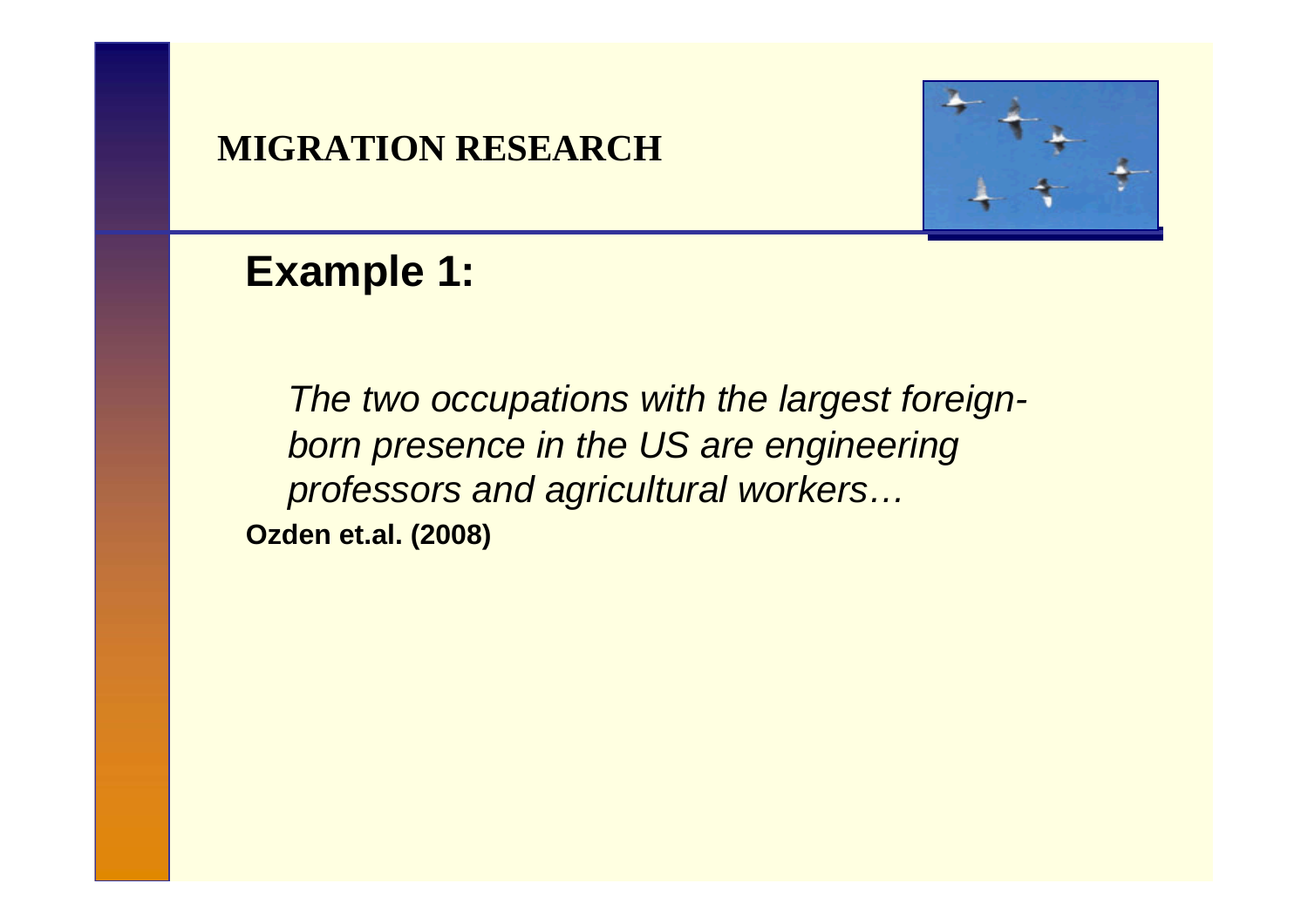#### **Brain Waste Among Migrants to the US**



**Tertiary education at home and among immigrants to the US**

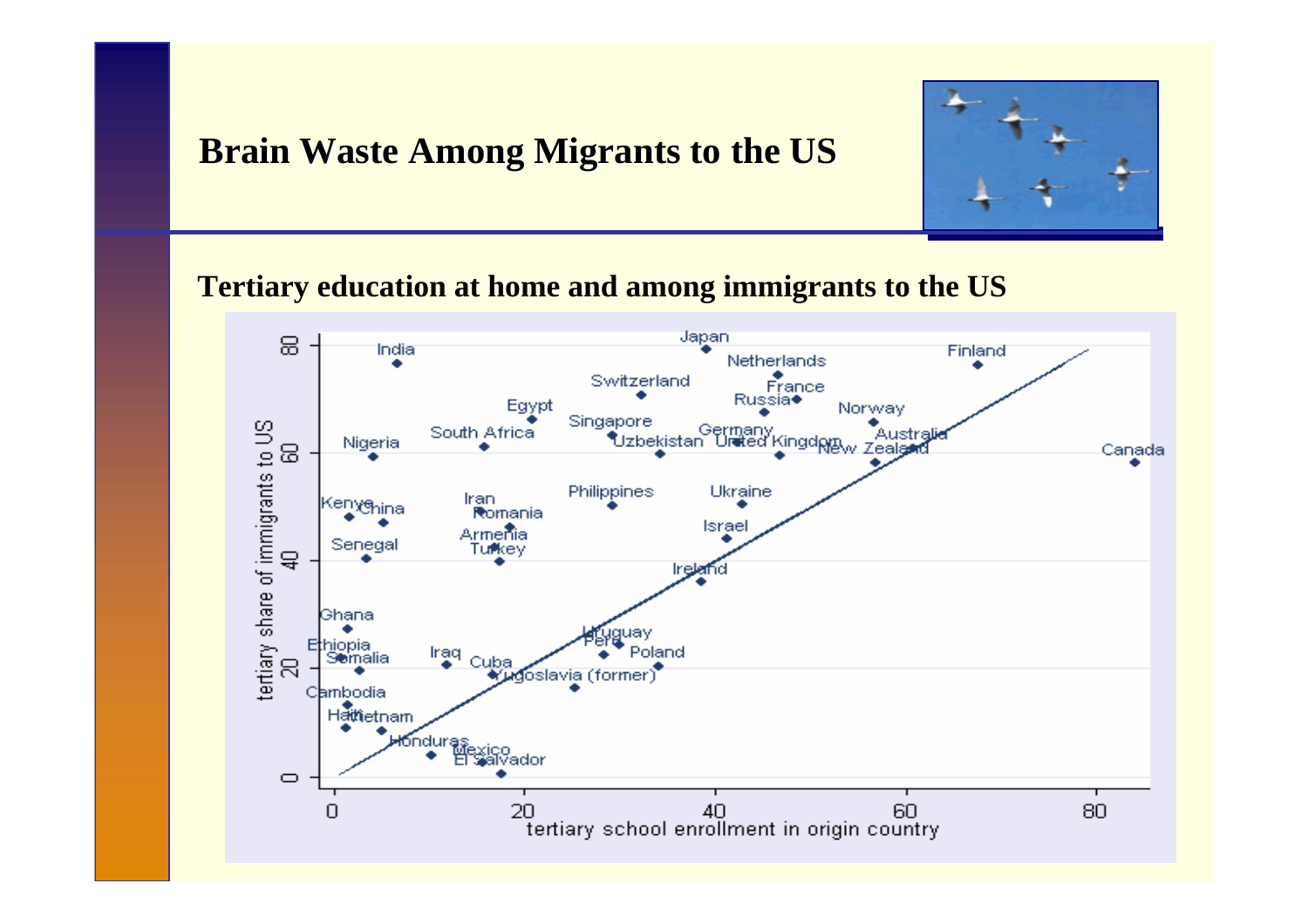#### **Brain Waste Among Migrants to the US**



#### **Percent of College Educated Migrants in Skilled Jobs in 2000 Ozden et.al. (2008) JDE**

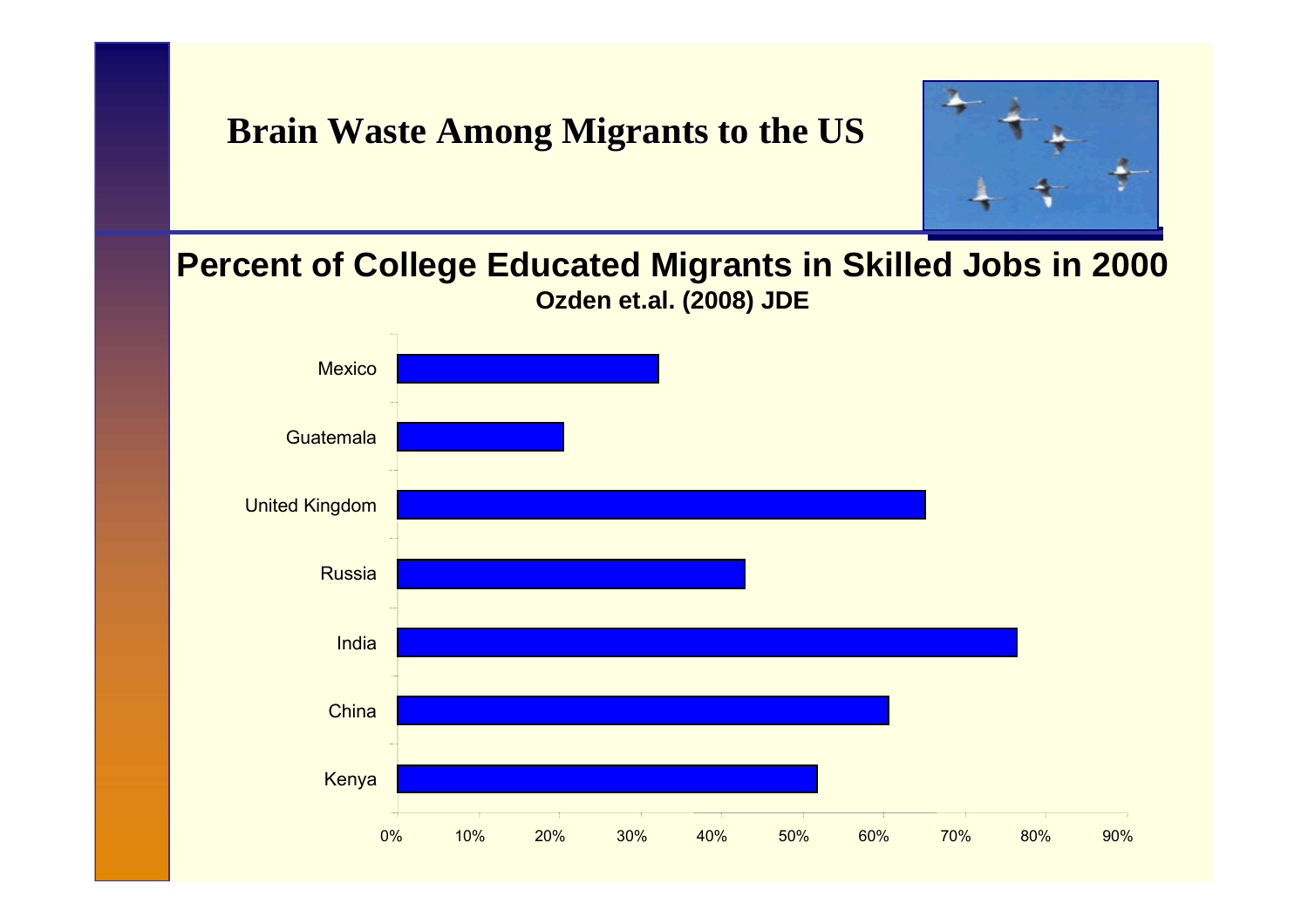

## **Principle 2:**

Employment, income, education, investment and other economic decisions and outcomes of migrants should be analyzed **simultaneously** with the migration decision...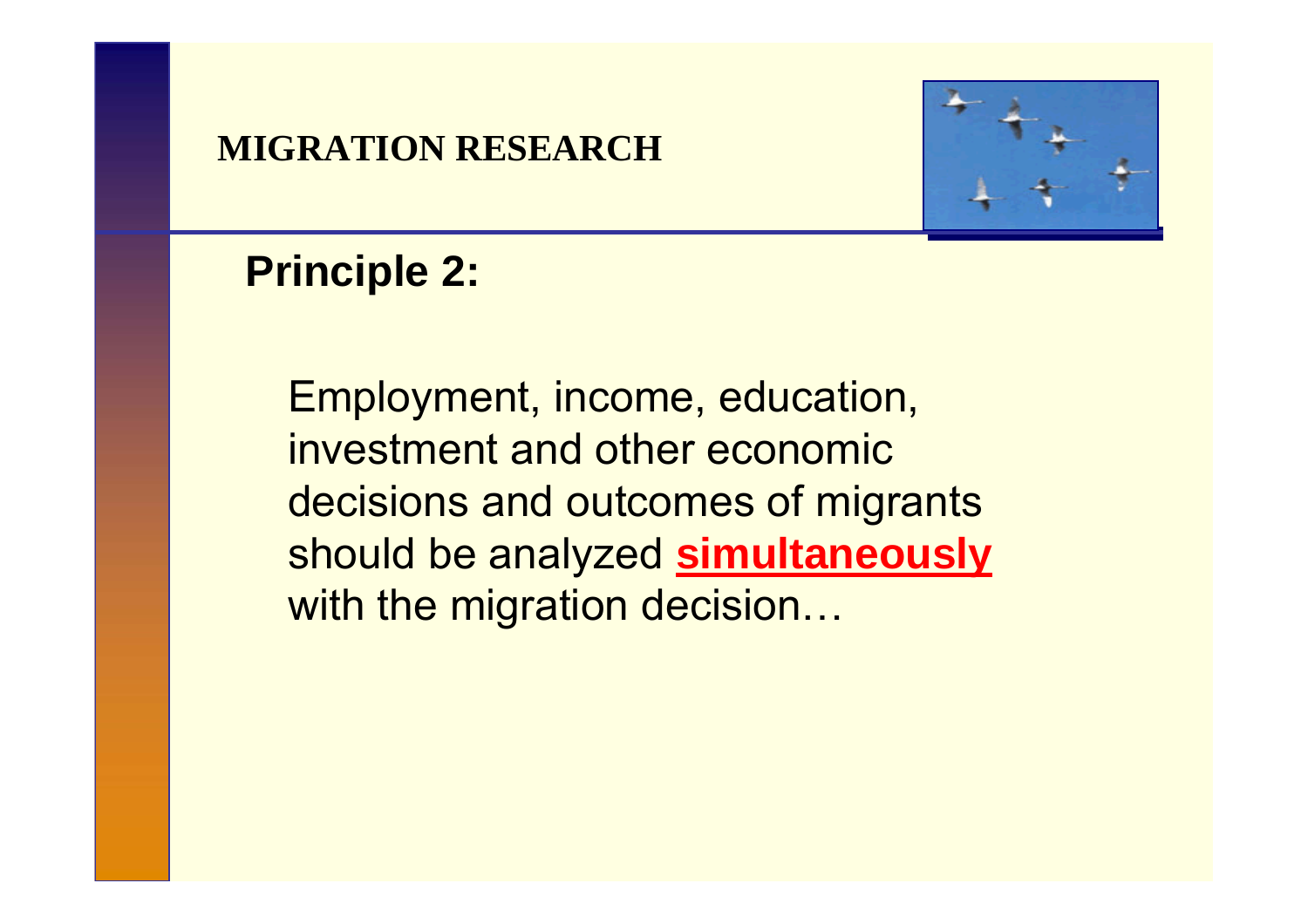

## **Example 2:**

*Salaries and investment levels of returnmigrants are higher in Egypt relative to nonmigrants…* **Wahba (2007)**

*Education and health outcomes of children in migrant households are higher relative nonmigrant households in Pakistan, Guatemala and El Salvador. This is partly a remittance effect, partly selection effect.*  **Ghazala (2007), Acosta et.al. (2008)**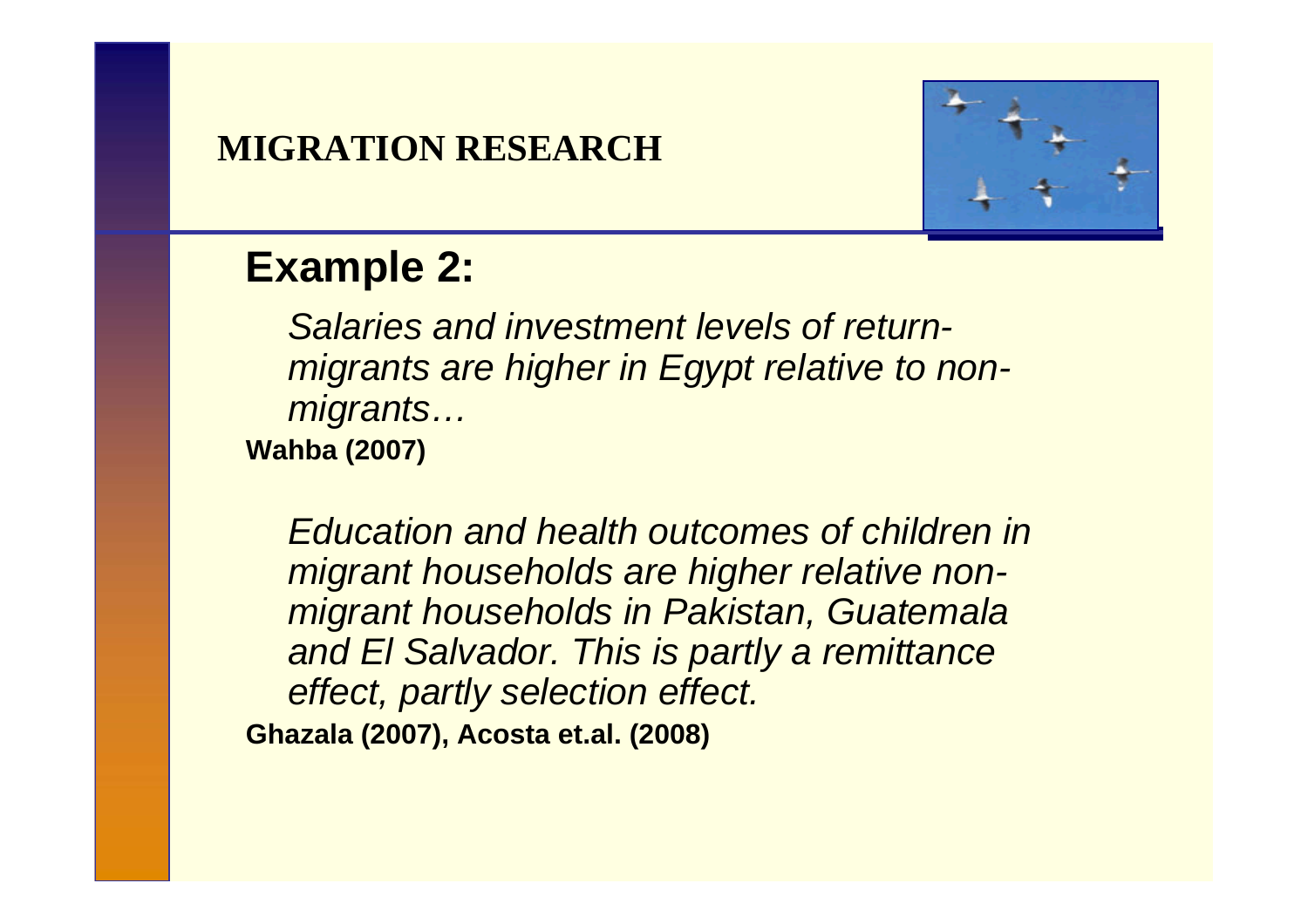## **INTERNAL MIGRATION INDIAIncome Levels of Low-Skilled Rural Migrants**



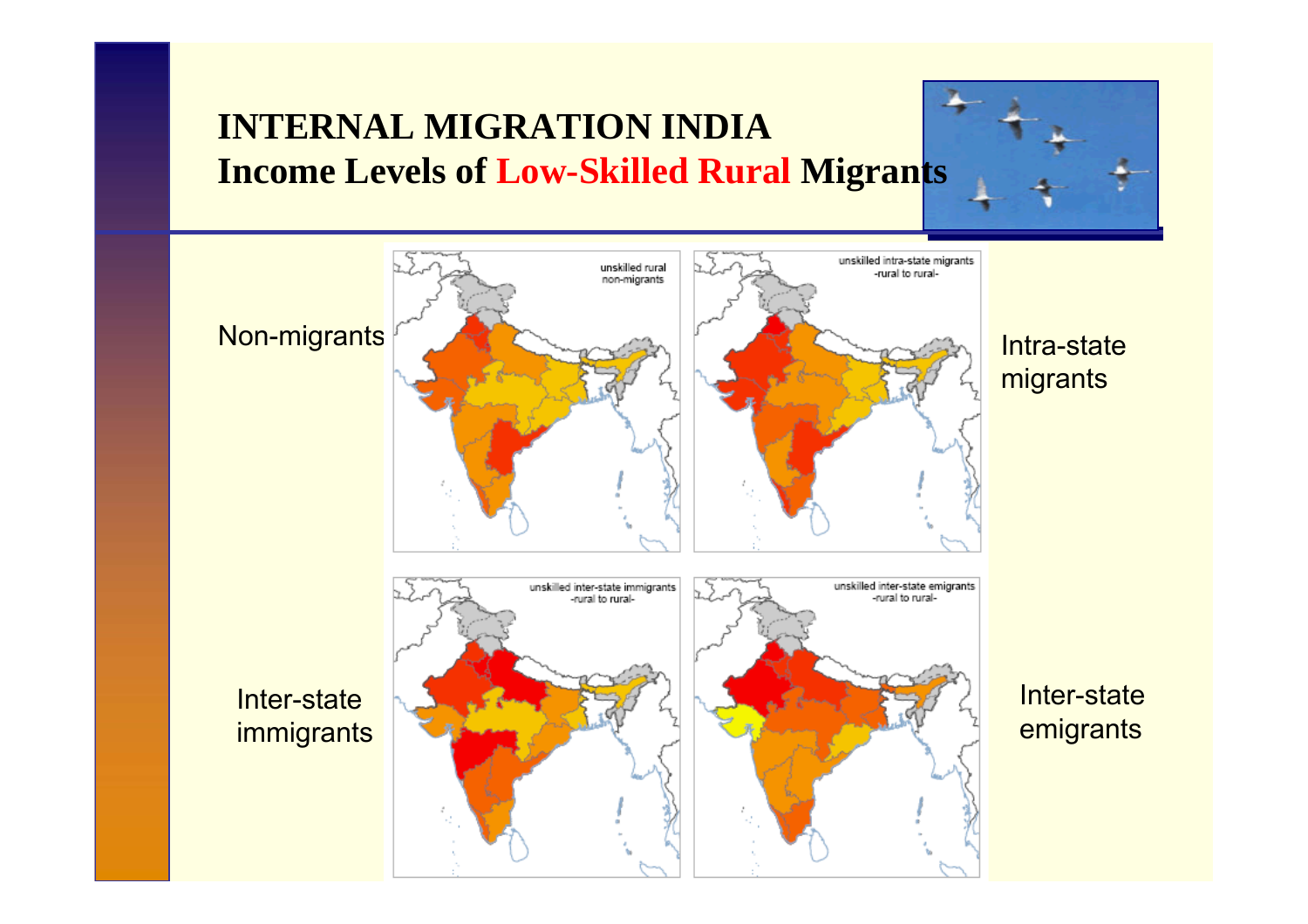## **INTERNAL MIGRATION INDIAIncome Levels of High-Skilled Urban Migrants**

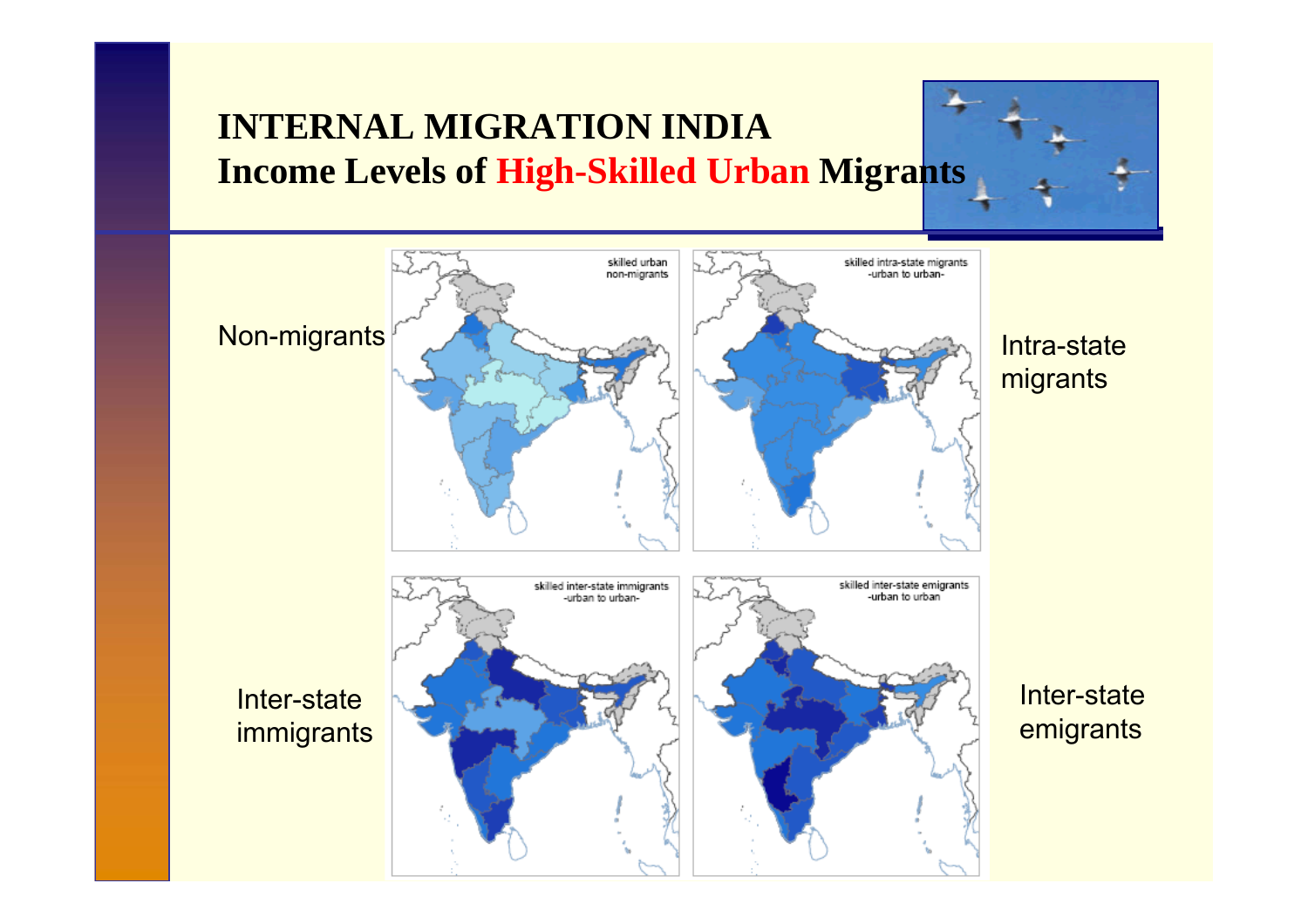

## **Principle 3:**

The key to maximize development impact of migration is to **improve** the overall investment and business climate…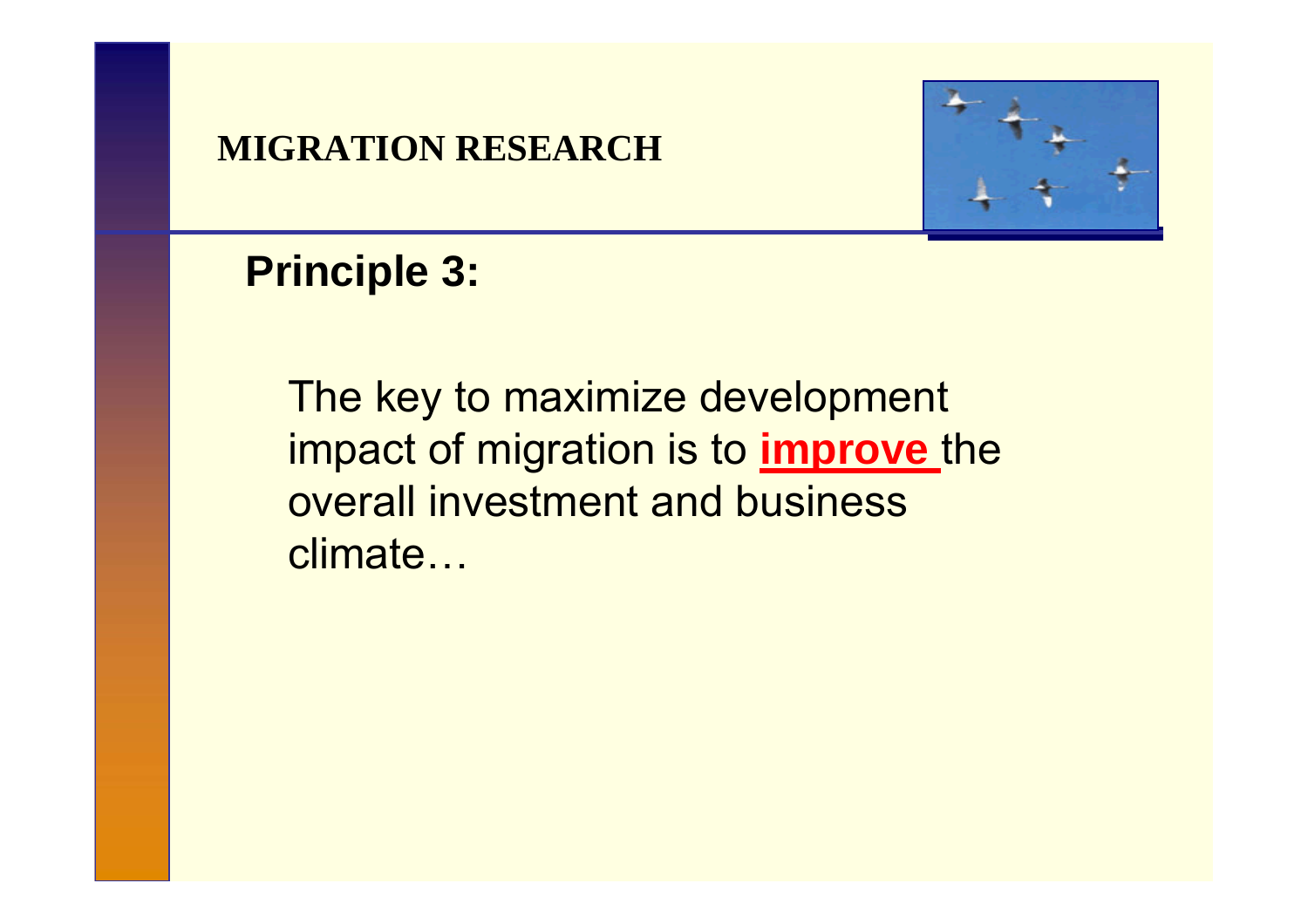

## **Example 3:**

*There are equal number of successful Pakistani engineers in Silicon Valley. They do return or invest at home when compared to Indian engineers…*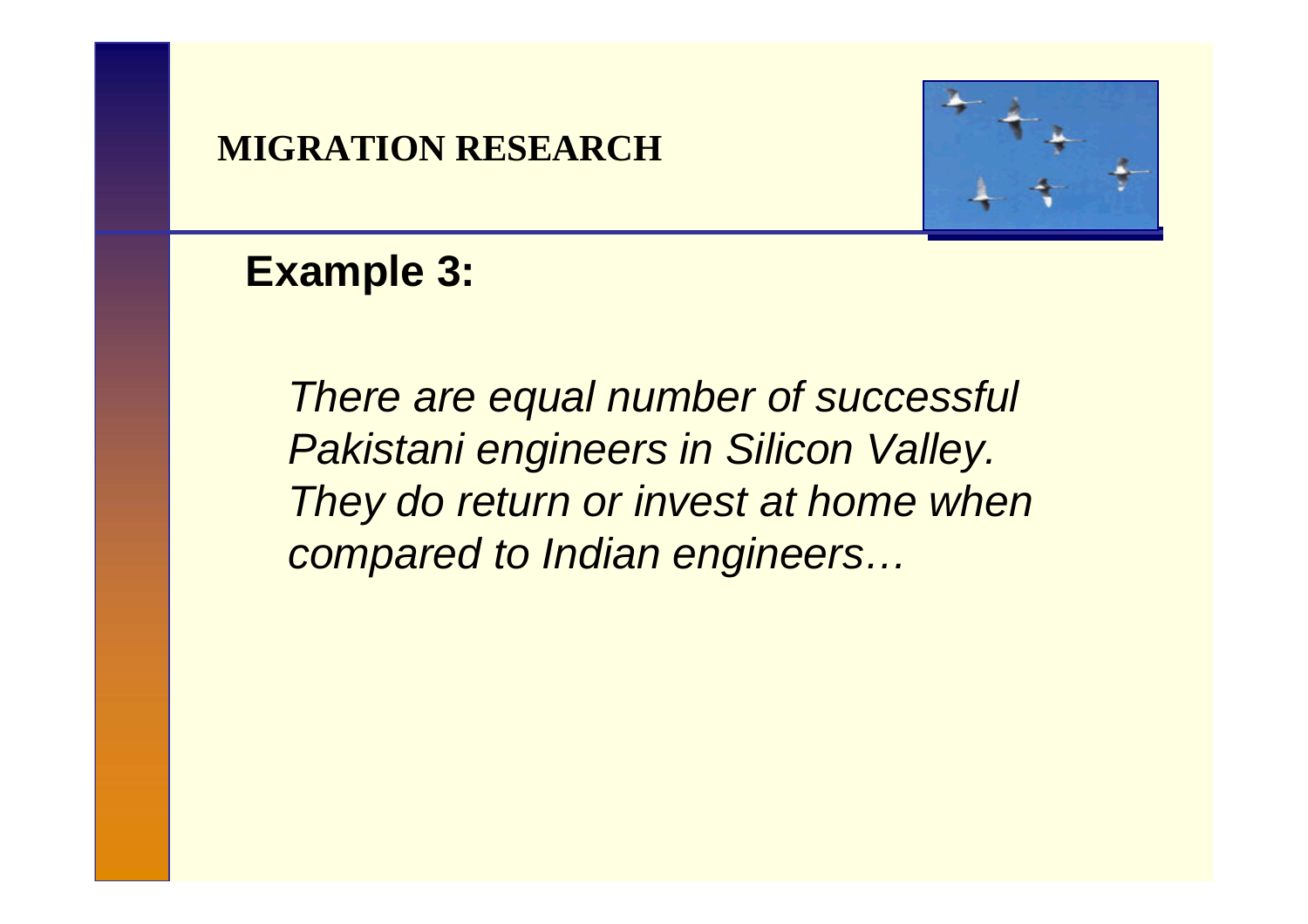

## **Key Empirical Issue**

We need to find **instruments** that influence the migration decision, but not other economic outcomes, such as income, investment, labor market participation, education of children.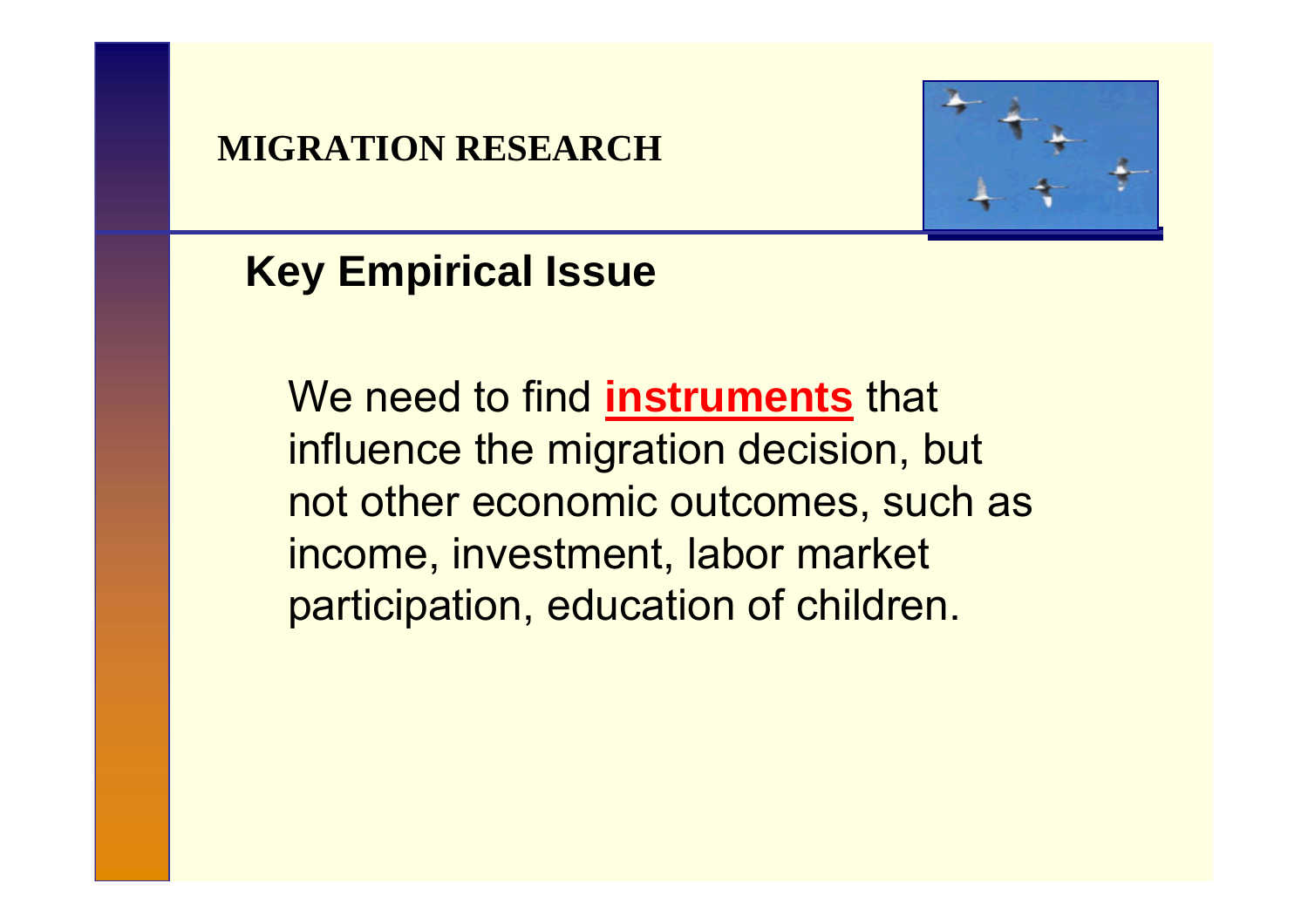#### **MIGRATION RESEARCH PROGRAM**



## **FOOTBALL MARKET**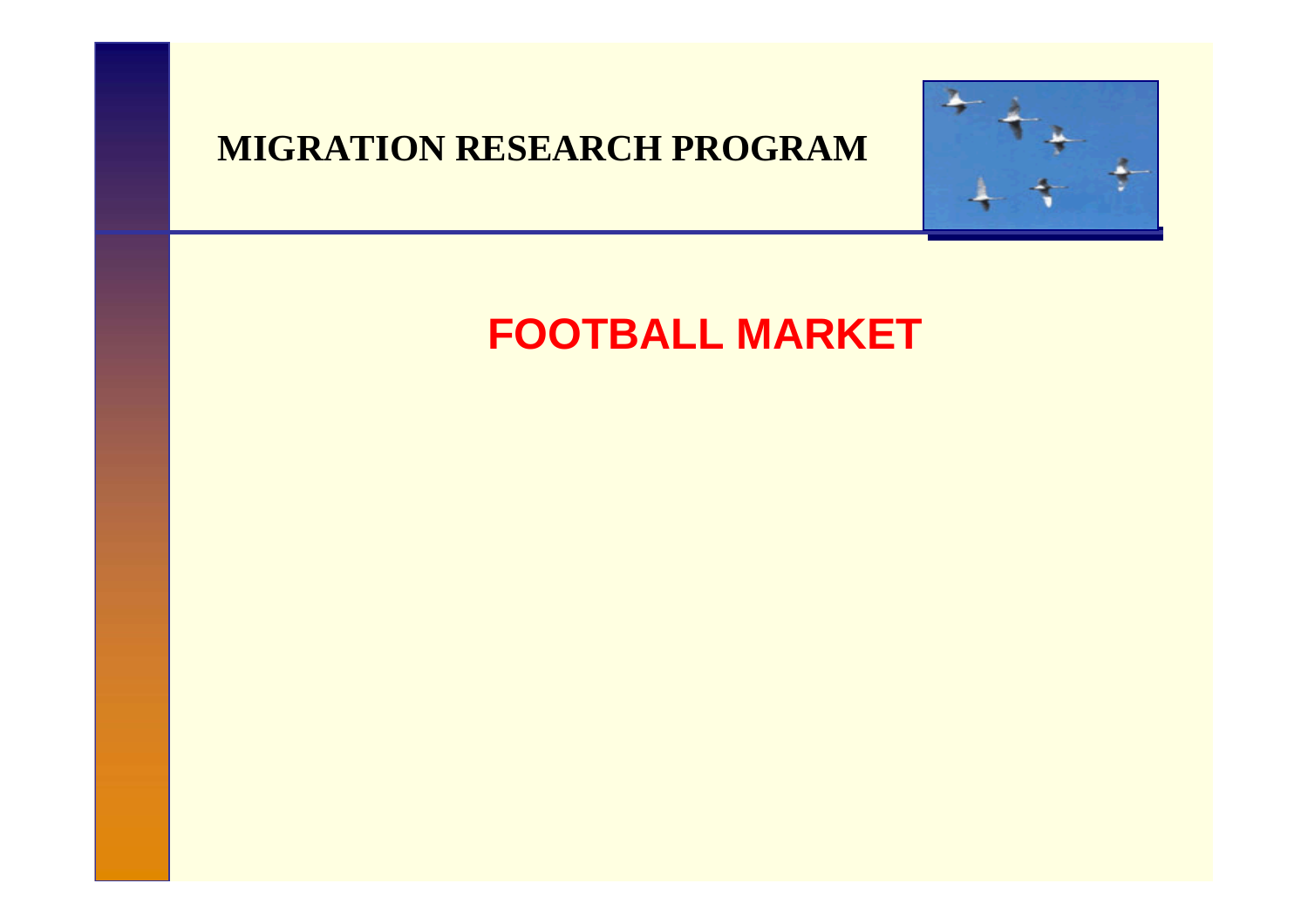## **Migration Soccer Players vs Doctors**





# **Senegal vs. France**

# **2002 World Cup**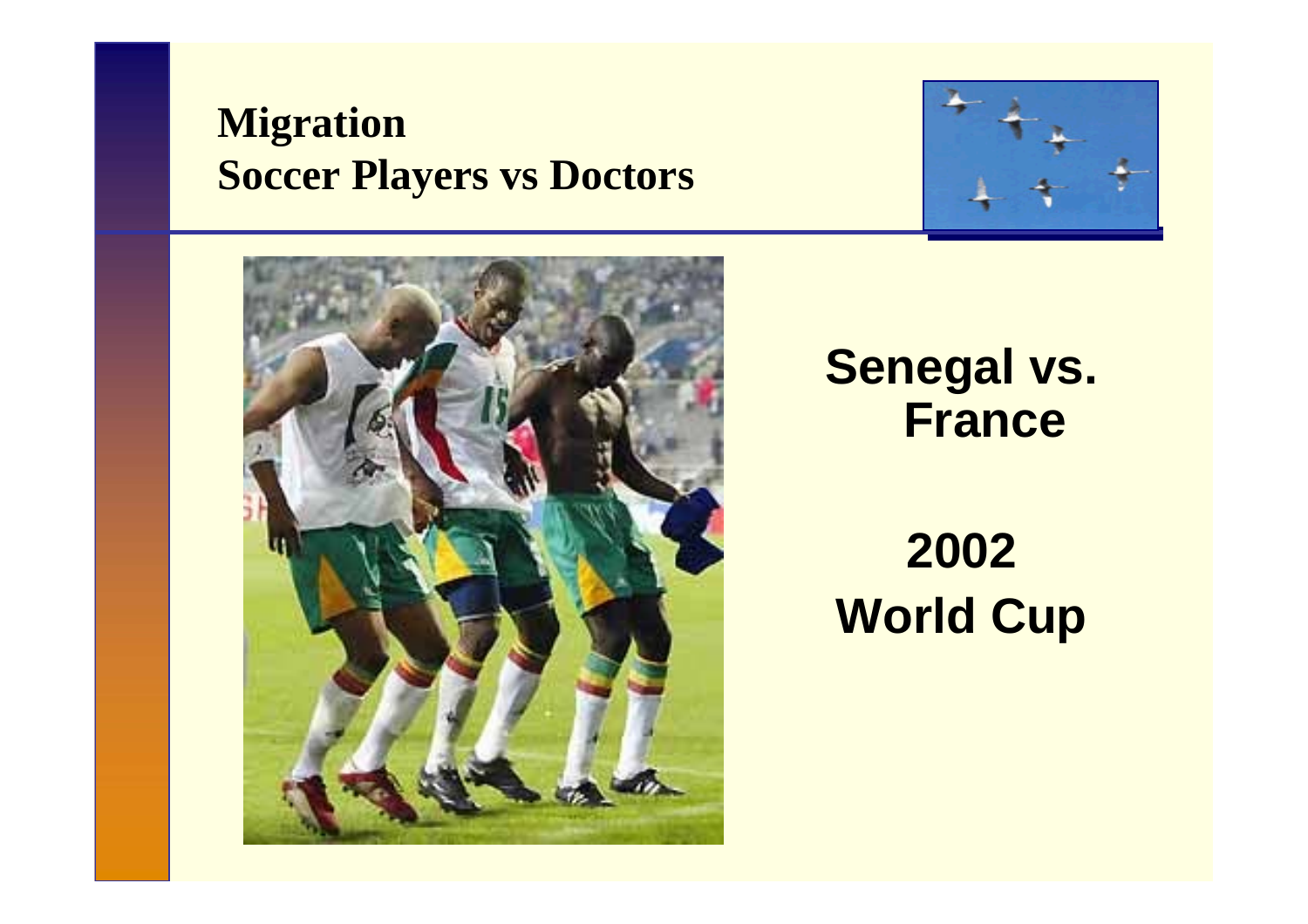### **MIGRATION RESEARCH Football Players**



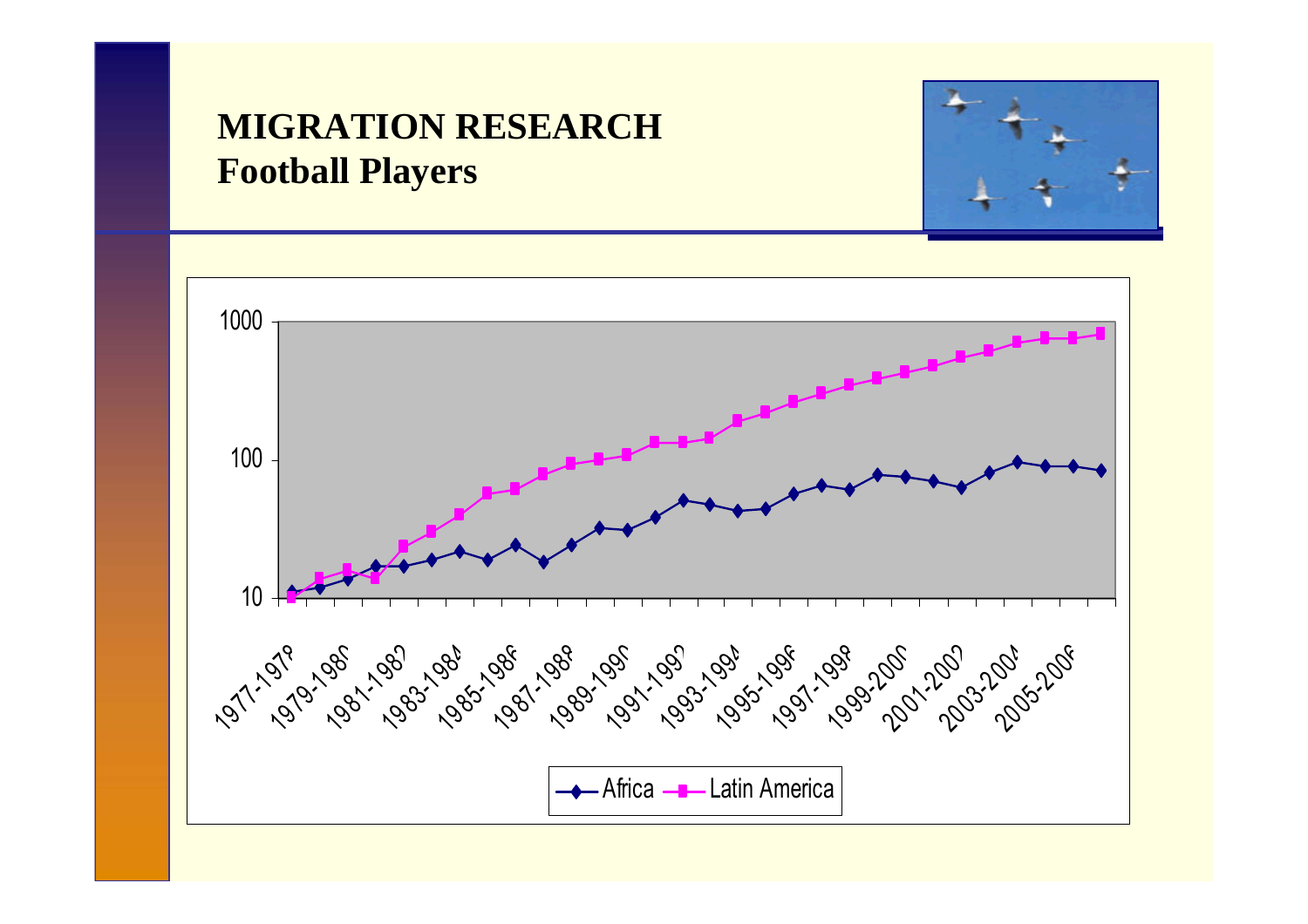## **MIGRATION RESEARCH Football Players**



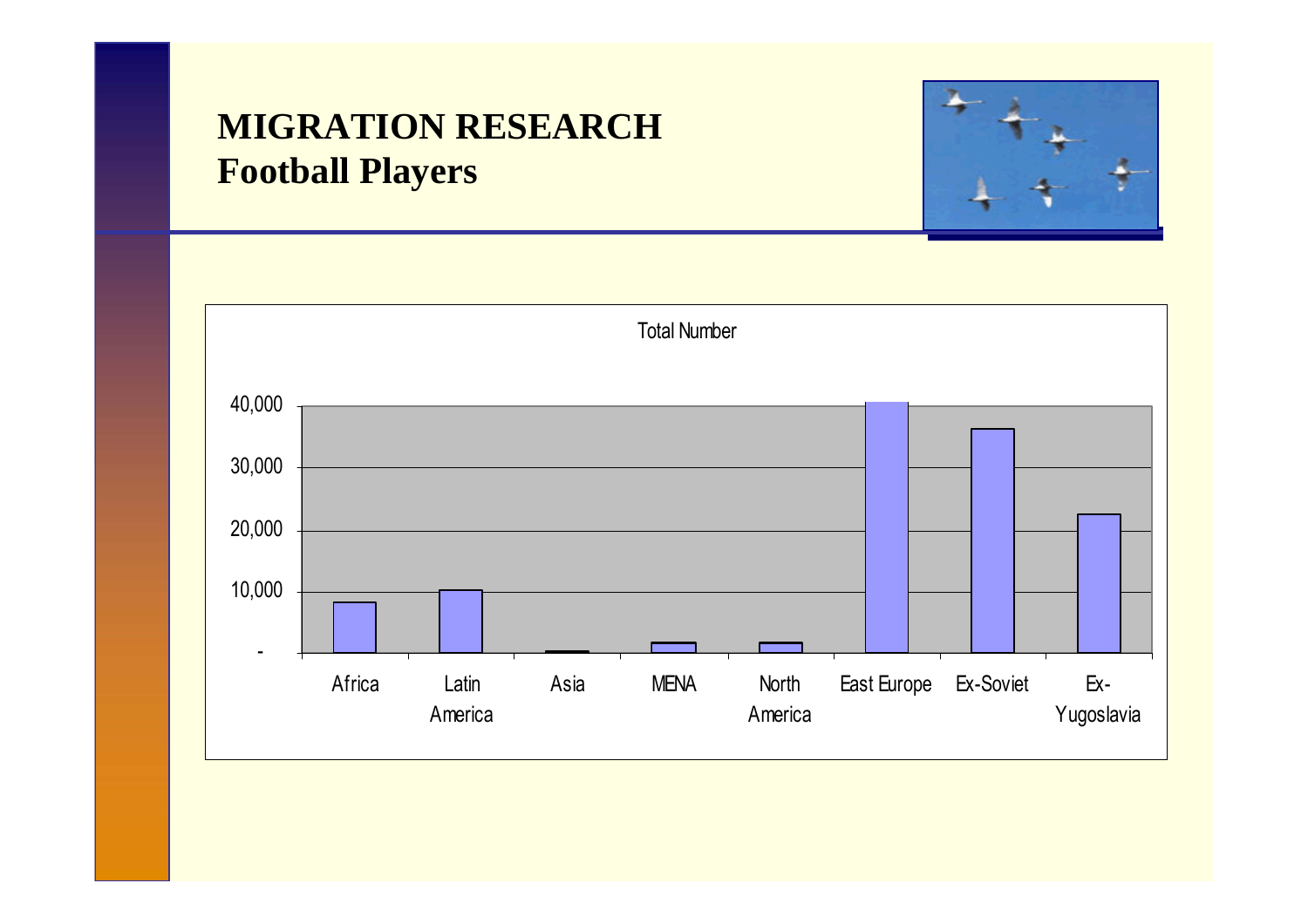### **MIGRATION RESEARCH Football Players**



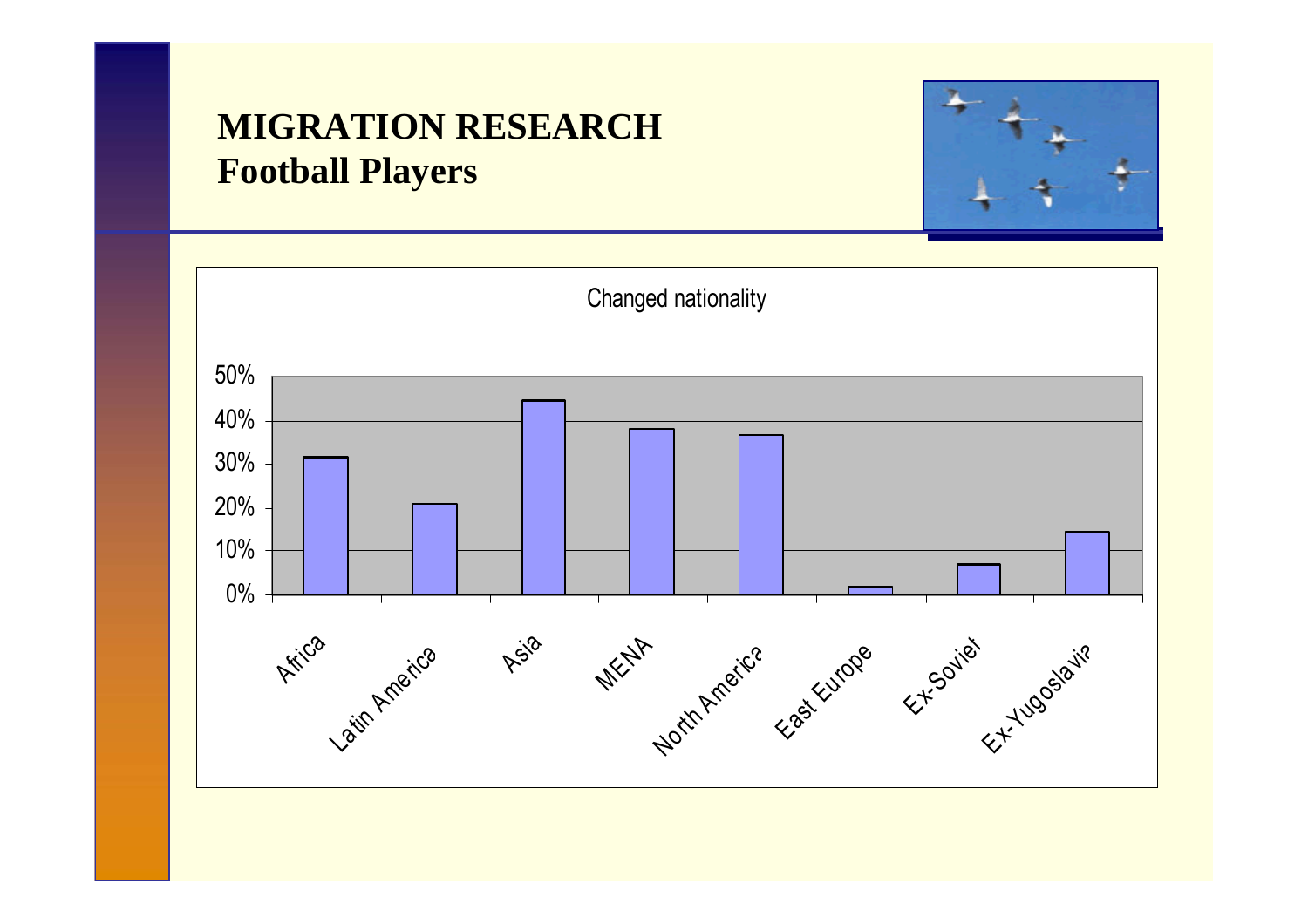#### **MIGRATION RESEARCH PROGRAM**



# **DOCTORS' MIGRATION**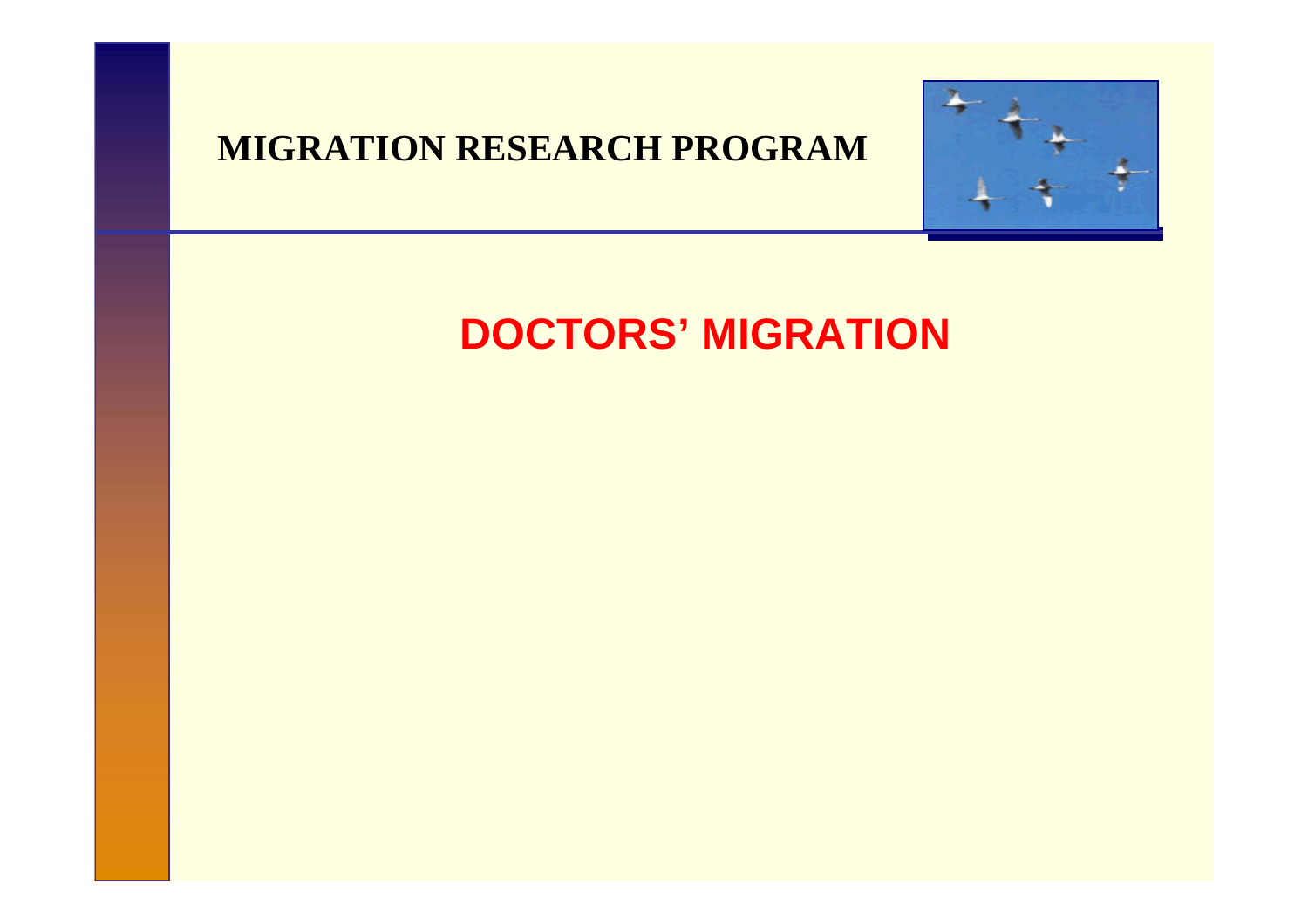# **Migration Soccer Players vs Doctors**



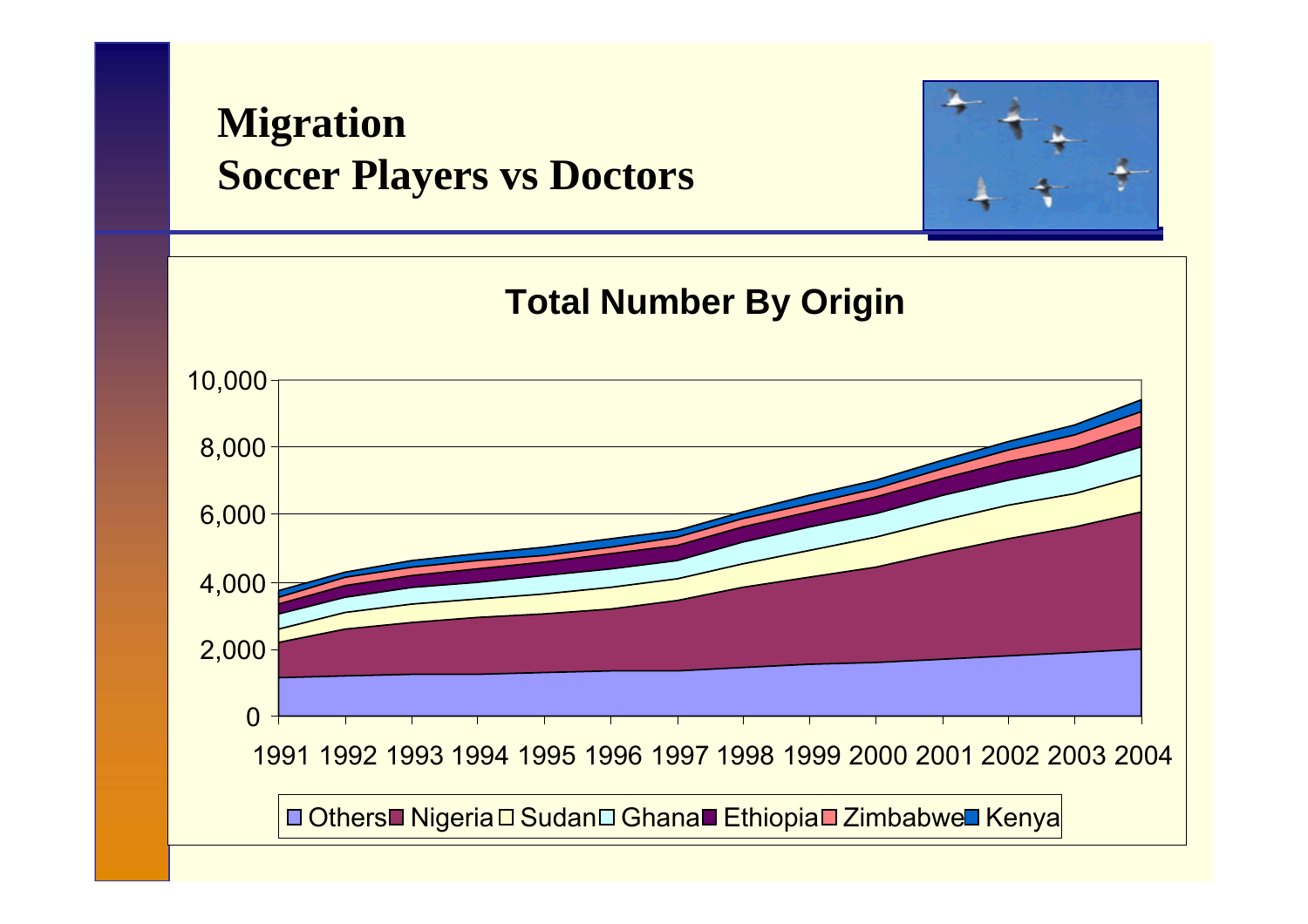## **Migration Soccer Players vs Doctors**



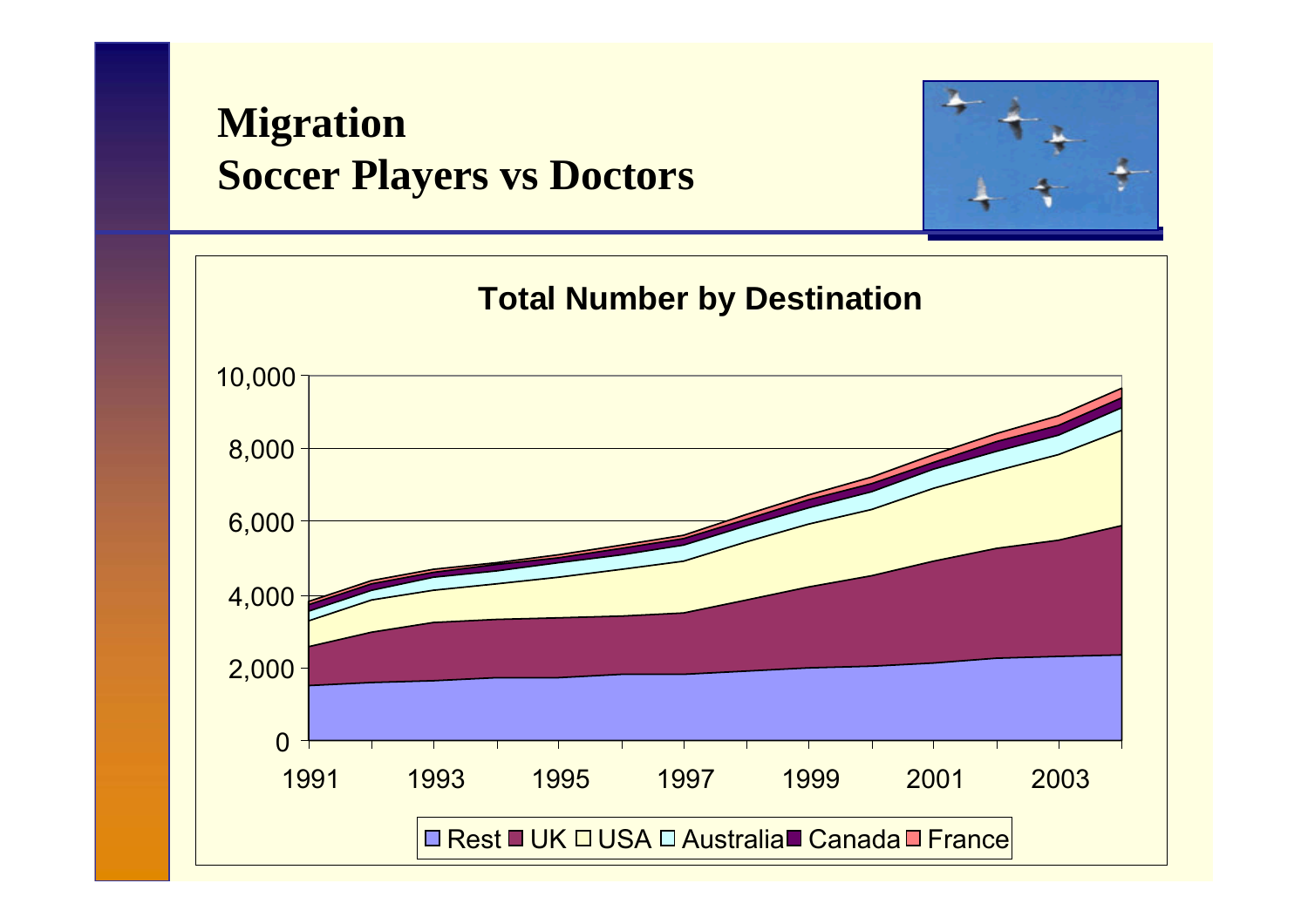## **It is not a recent issue!**



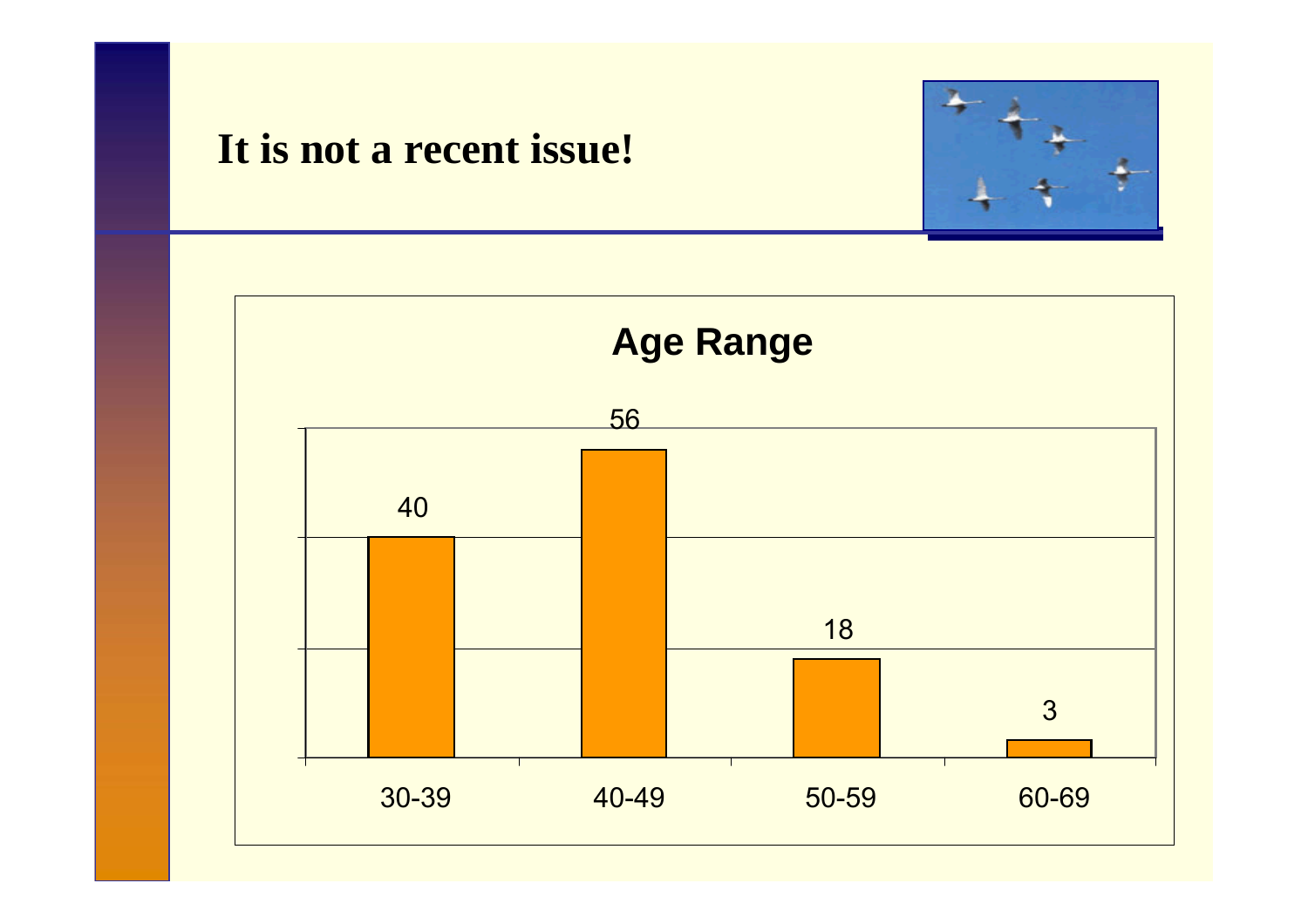## **Gender Dimension**



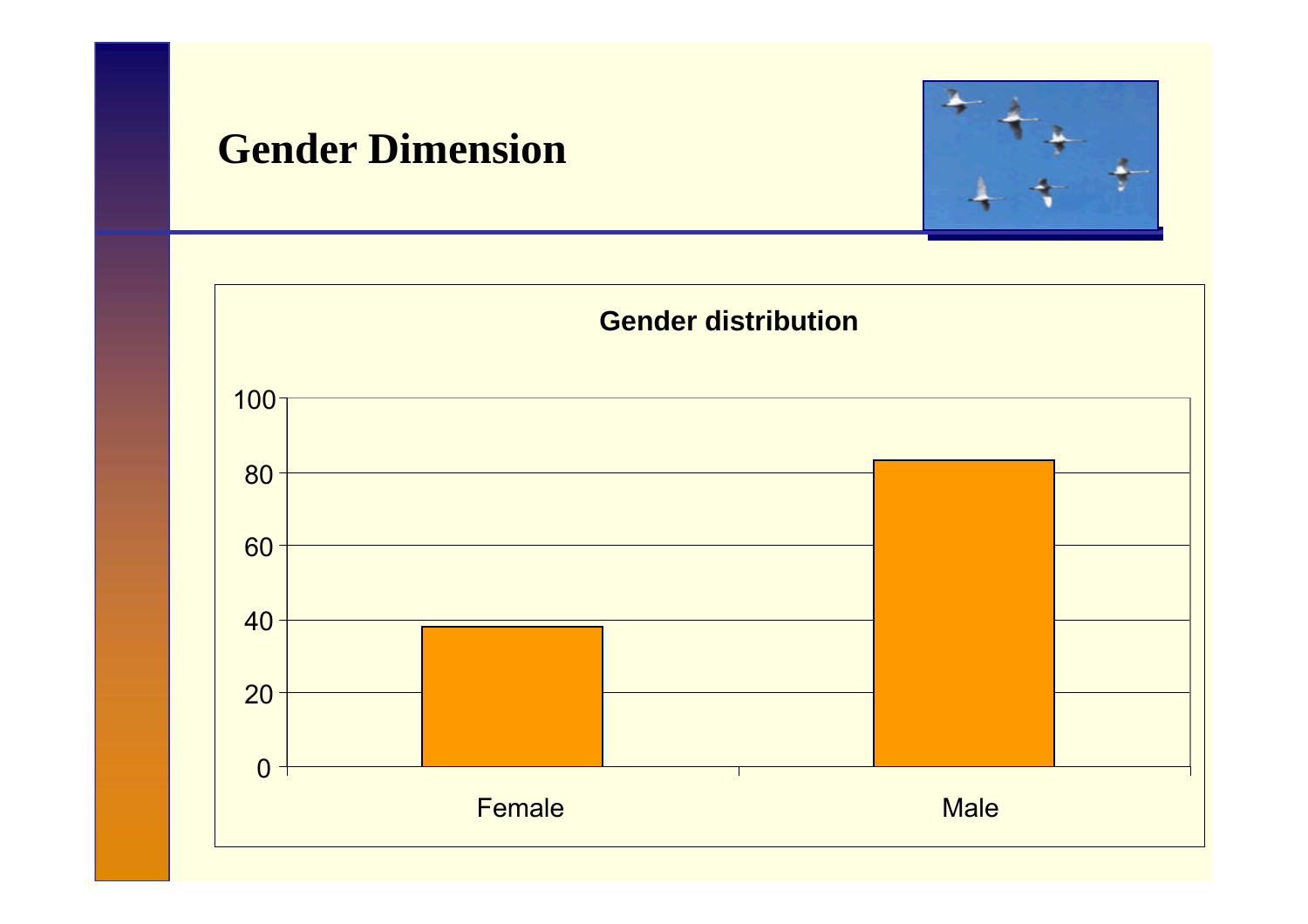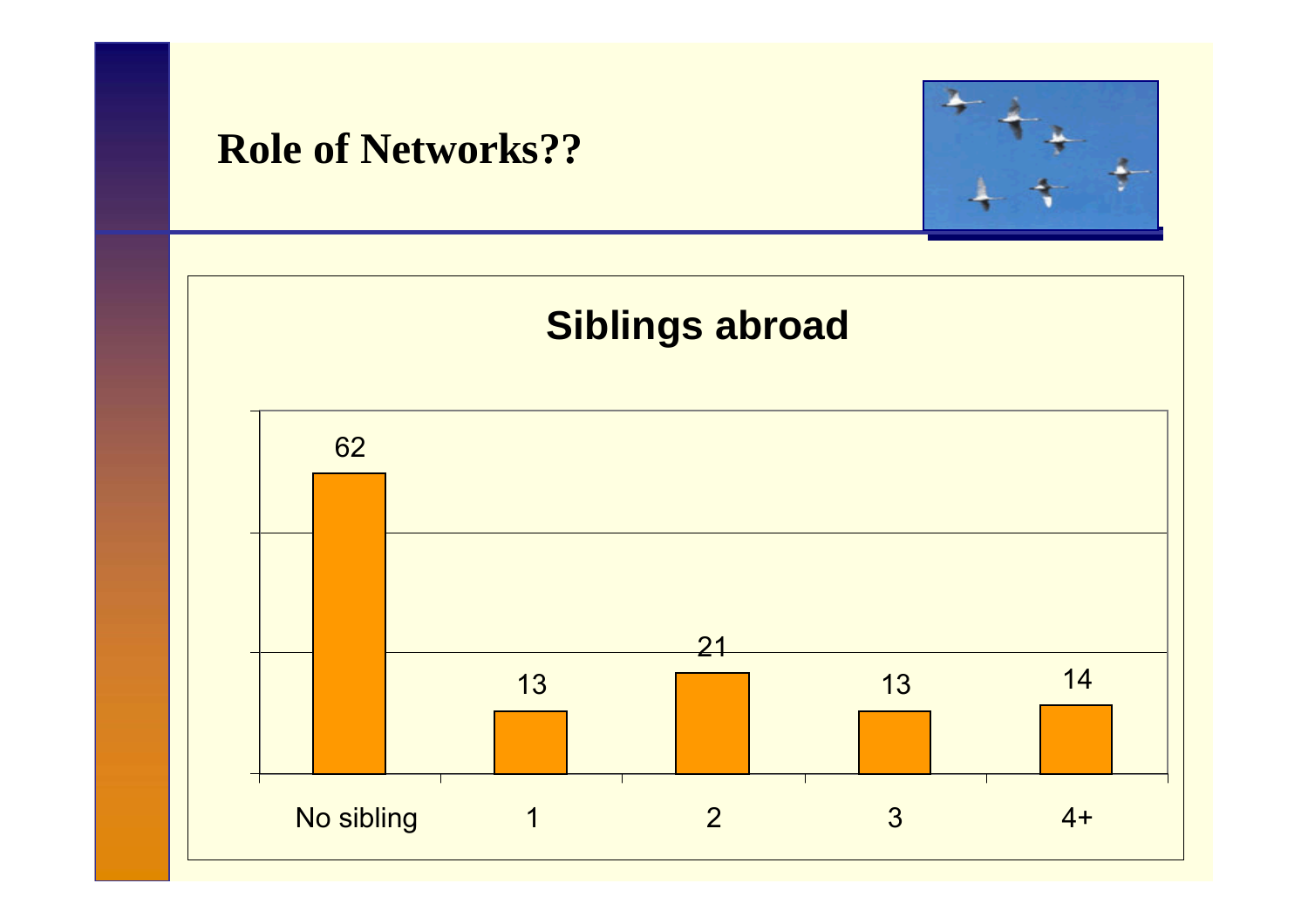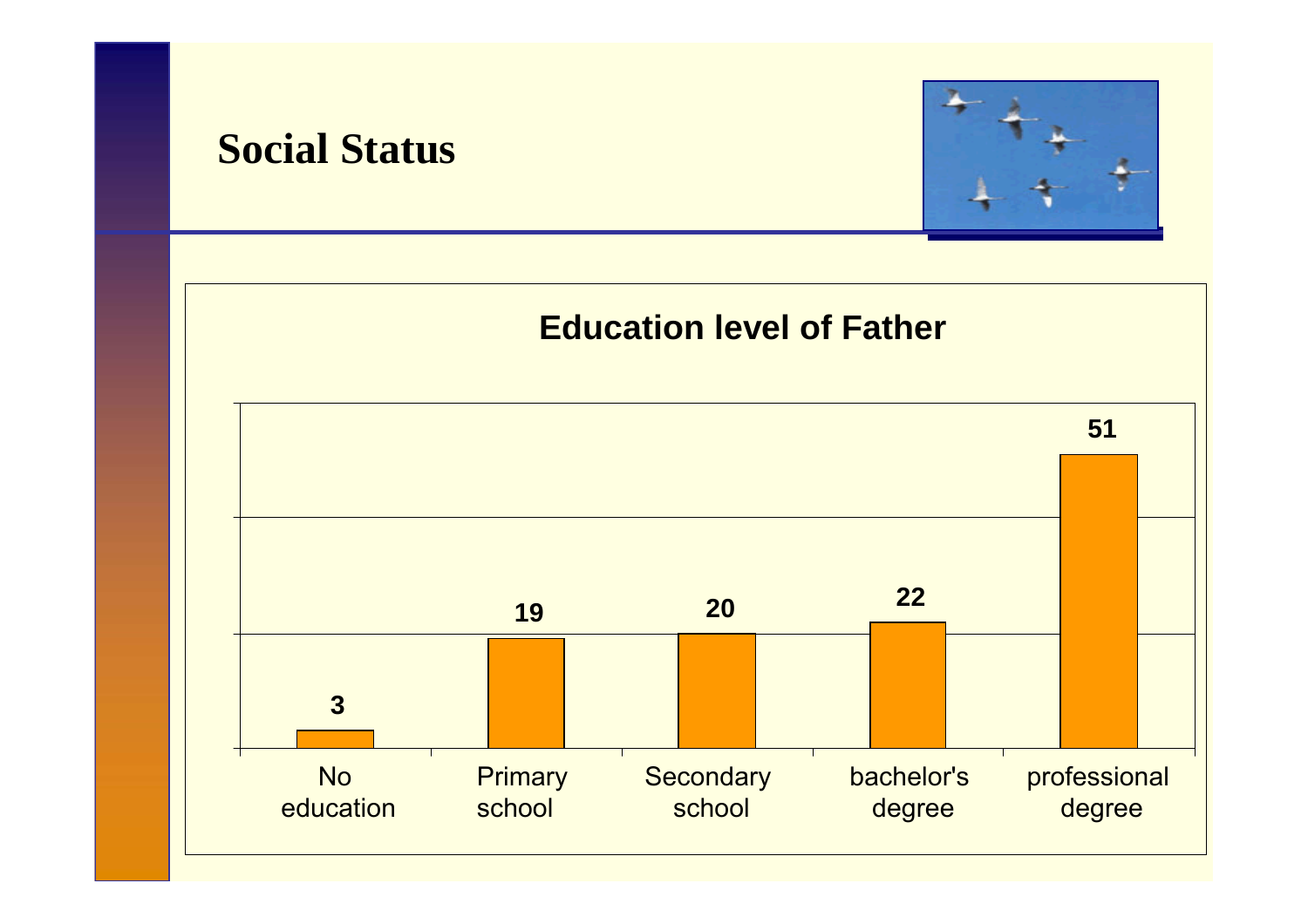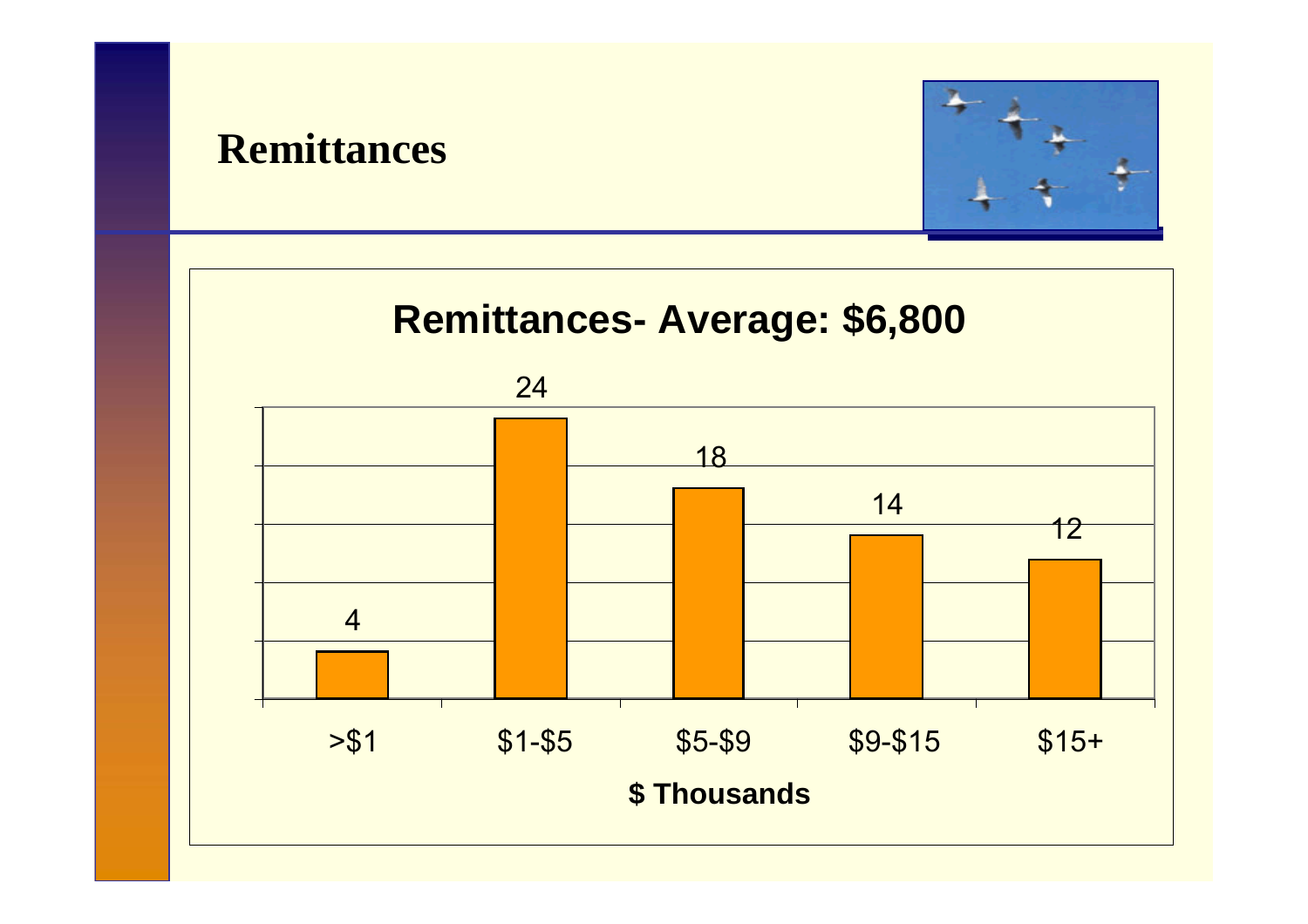



# **What should we do?Treat the symptom or cure the disease?**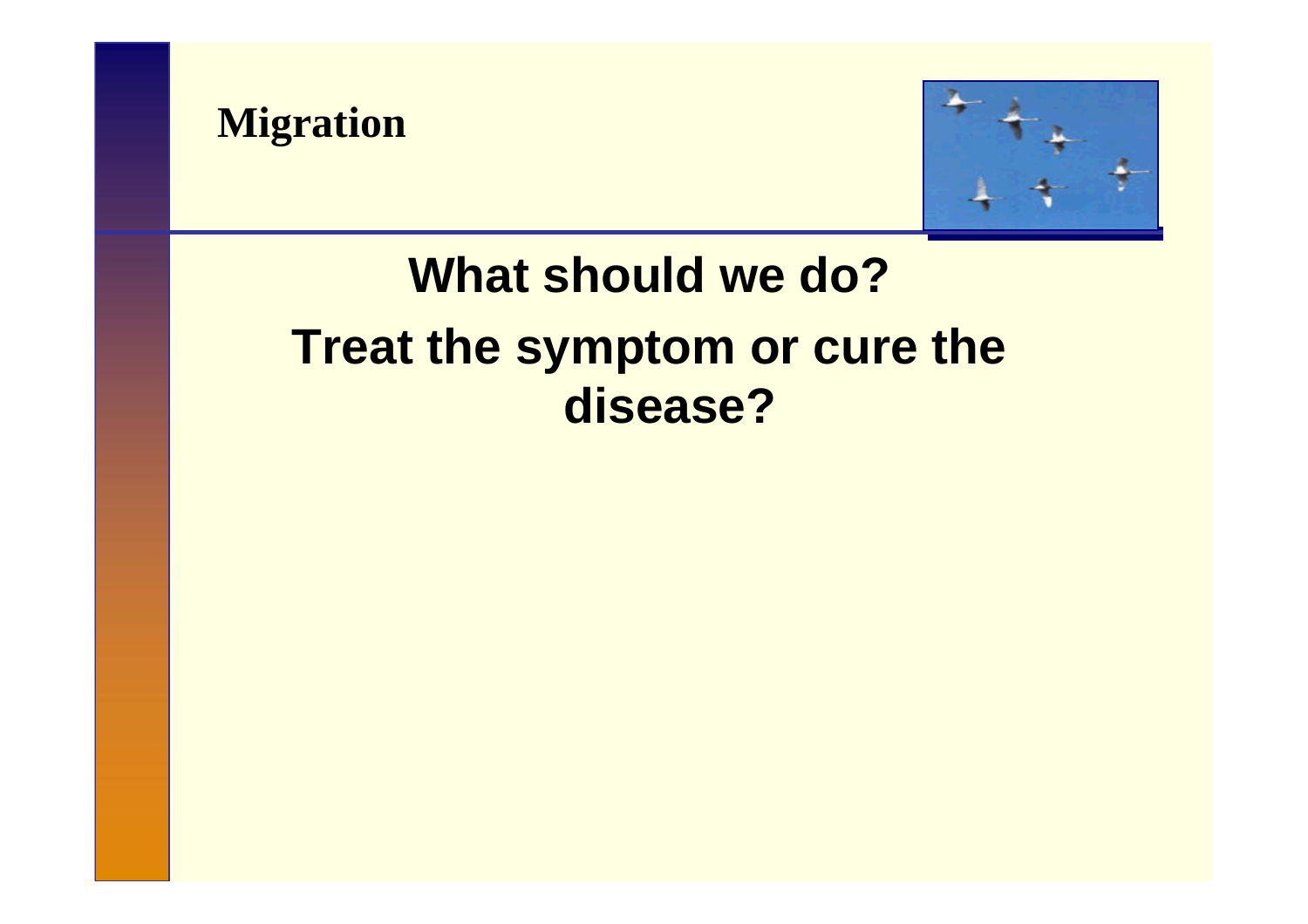



**What should we do?Treat the symptom or cure the disease? Take away Passports** ■ Punish the recruiters **■ Pay Higher salaries back at home Make migrants pay for their education Make migrants feel guilty**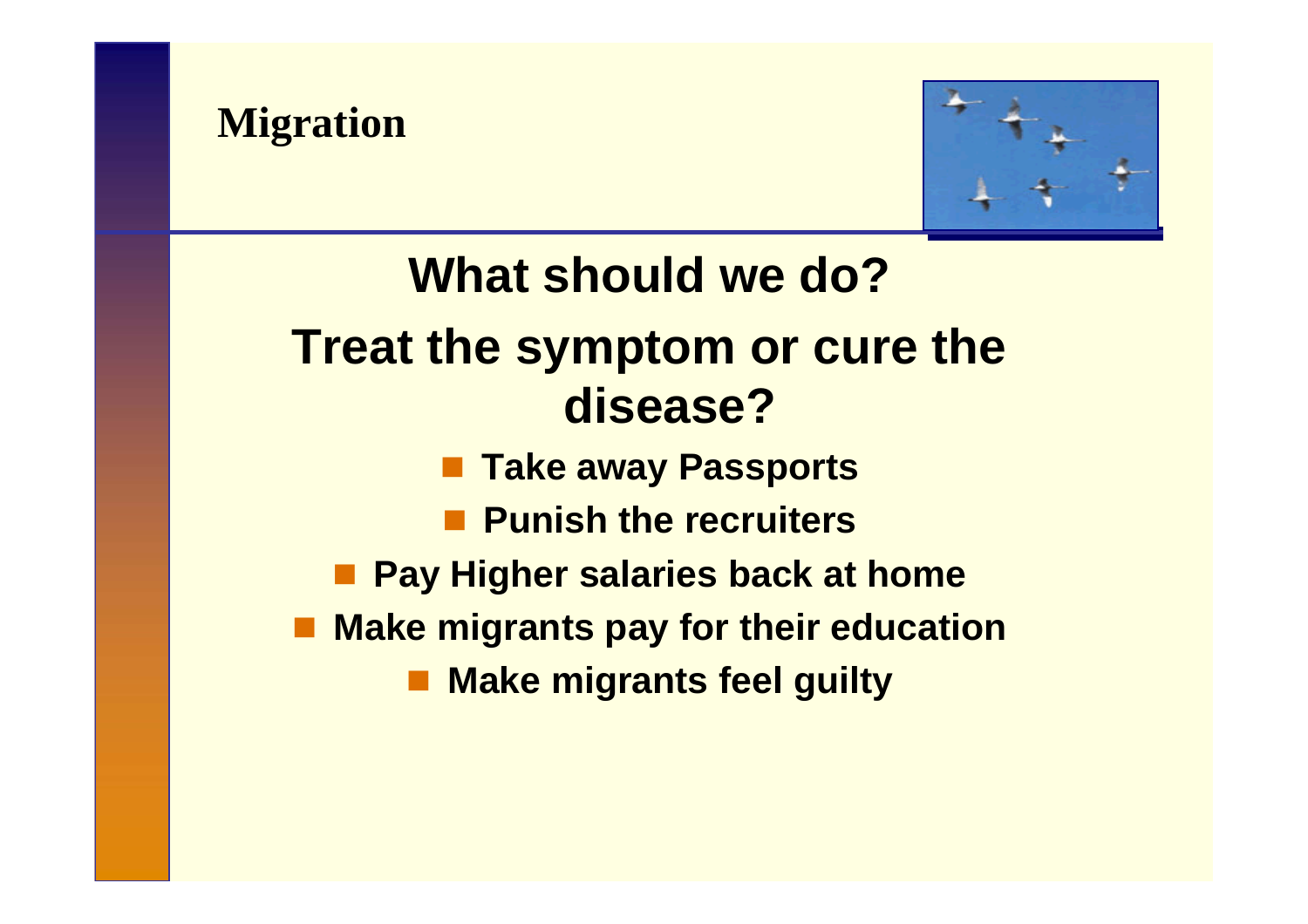



# **…or is High Level of Skilled Migration a result of wrong education and health policies?**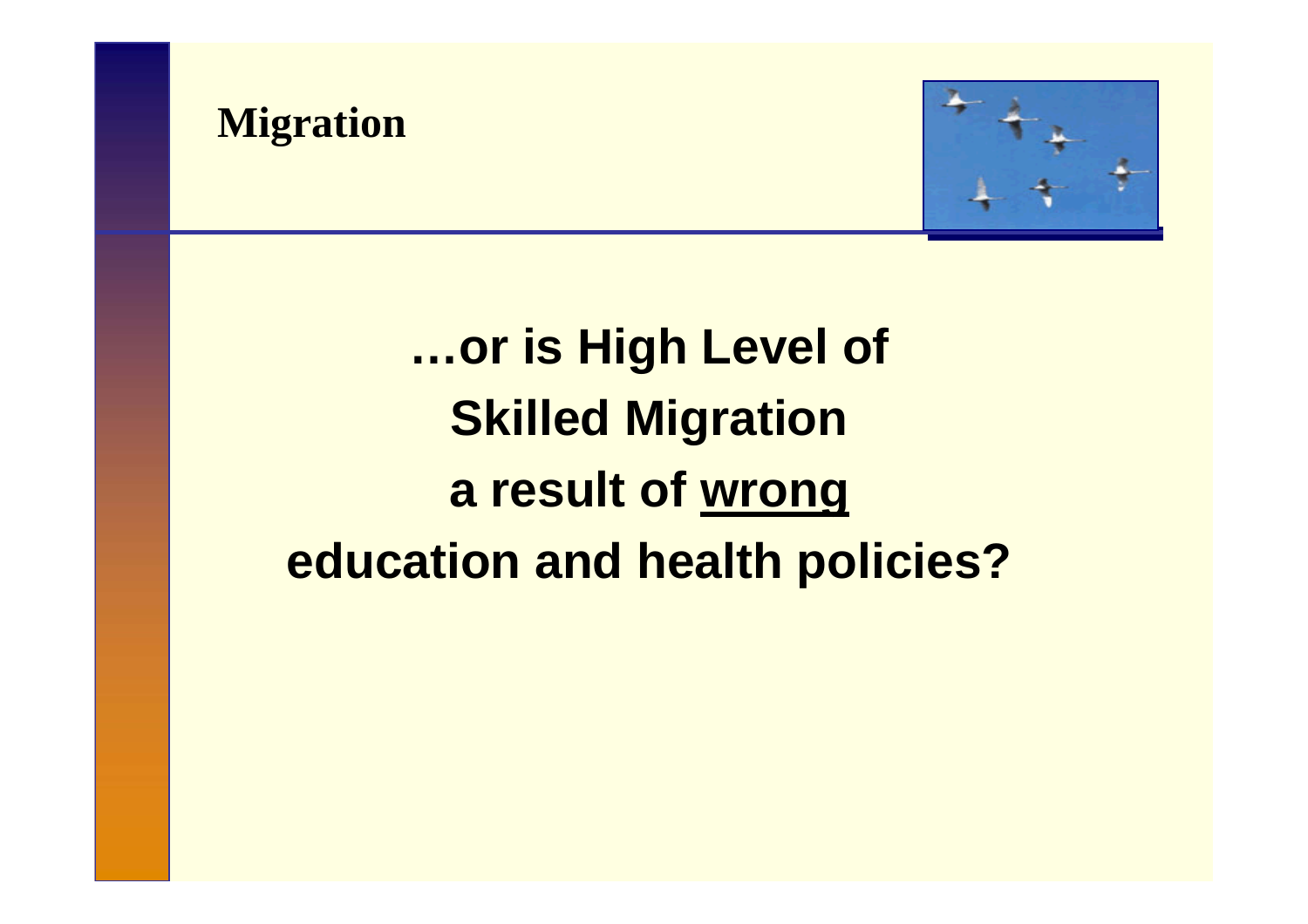



# **No Easy Answers!!**

# **Ask The British!! UK is the country with the Highest level of skilled migration today!**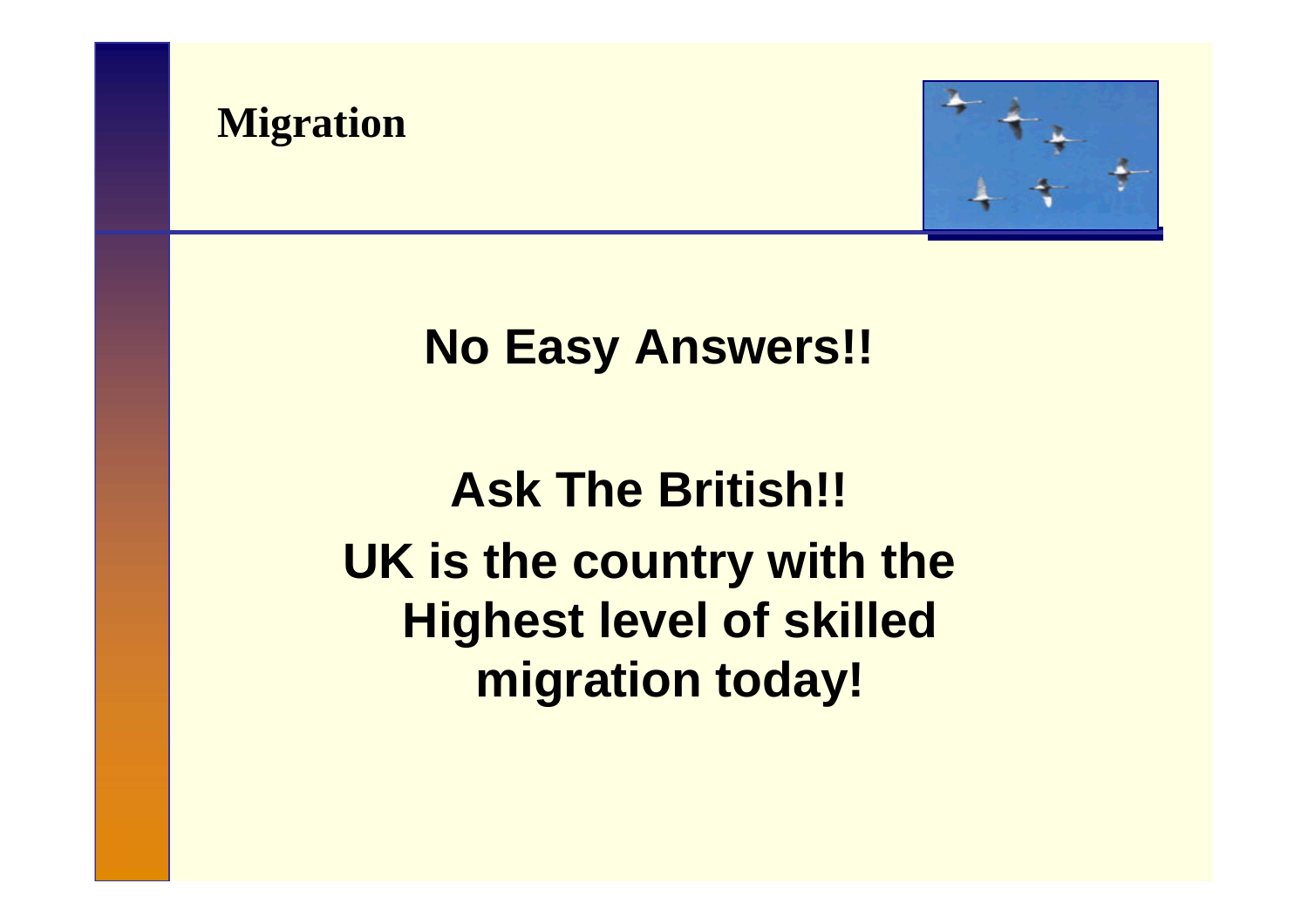



# **What is equitable, economically efficient and pro-development?**

- **Two–tiered education system?** 
	- $\mathcal{L}$  **One for the Global Market, one for the local market where the first finances the latter?**
- Migrant tax coordinated w/ Destination **countries?**
- Recruitment Tax?
- **Brain Circulation?**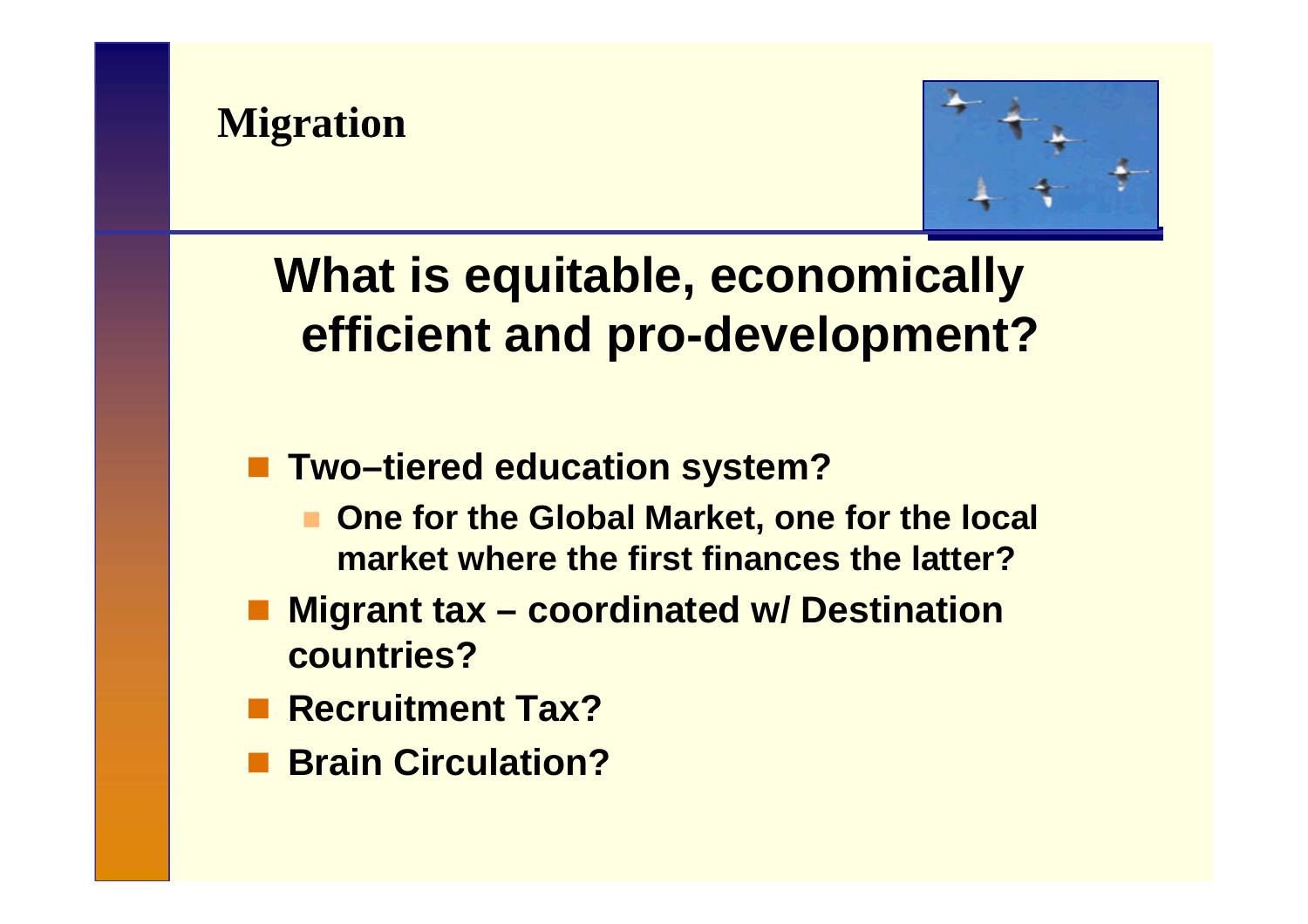### **MIGRATION IN TURKEY DATA SOURCES**



| <b>Relevant Surveys</b>                             | <b>Positives</b>                                                                                                                                                                                                                                                                | <b>Negatives</b>                                                                                                                                                          | <b>Access</b> |
|-----------------------------------------------------|---------------------------------------------------------------------------------------------------------------------------------------------------------------------------------------------------------------------------------------------------------------------------------|---------------------------------------------------------------------------------------------------------------------------------------------------------------------------|---------------|
| <b>Turkey Demographic</b><br>and Health Survey-2003 | - Migration (where was each person in the<br>household born.)<br>- Current Location<br>- Informal safety net.<br>- Female labor supply decisions<br>- Fertility<br>- Other family characteristics                                                                               | - Crude income levels are crude - provided<br>only in brackets<br>- Mainly household assets are asked,<br>detailed information is missing<br>- Is it already out of date? | <b>Yes</b>    |
| <b>Life in Transition</b><br><b>Survey-2006</b>     | - Subjective mobility questions - not as<br>detailed as desired<br>- Assets index & income and subjective<br>poverty module<br>- Information on labor force participation,<br>sector codes, reasons for not working<br>- Life history matrix<br>- Parental background variables | - Very crude consumption module<br>- Information only provided as<br>metropolitan/urban/rural                                                                             | <b>Yes</b>    |
| <b>Family Structure</b><br><b>Survey-2006</b>       | - Migration questions<br>- Subjective poverty, employment status,<br>labor force participation<br>- School enrollment, household dwelling                                                                                                                                       | - Crude income levels in brackets<br>- Detailed information on assets is missing<br>- No information on consumption                                                       | ?????         |